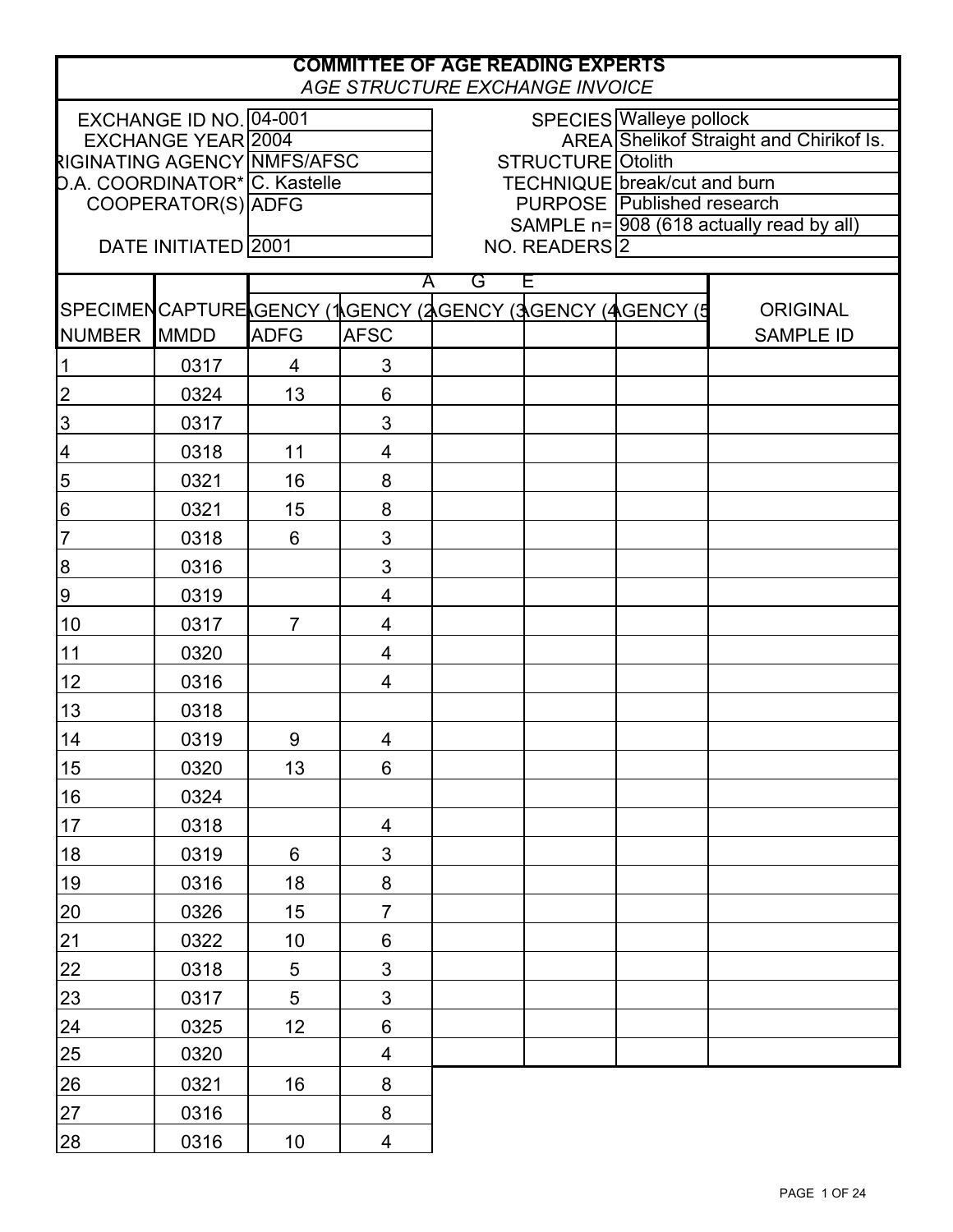| <u>29</u>       | 0319        | <u> 13</u>     | 4               |
|-----------------|-------------|----------------|-----------------|
| <u>30</u>       | <u>0321</u> | $\overline{7}$ | 4               |
| 31              | 0316        | 8              | 4               |
| <u>32</u>       | <u>0319</u> | 15             | 8               |
| <u>33</u>       | 0318        | <u> 15</u>     | 6               |
| <u>34</u>       | 0326        | <u>16</u>      | $\overline{7}$  |
| $\frac{35}{5}$  | 0318        | 16             | 8               |
| $\frac{36}{5}$  | 0319        | $\overline{5}$ | $\overline{3}$  |
| $\overline{37}$ | <u>0319</u> | 6              | $\overline{3}$  |
| 38              | 0324        | 13             | 6               |
| <u>39</u>       | 0320        | <u>10</u>      | 4               |
| 40              | 0322        | 15             | 6               |
| 41              | <u>0319</u> | $8\phantom{1}$ | $\overline{4}$  |
| 42              | 0321        | 5              | $\sqrt{3}$      |
| 43              | 0318        |                |                 |
| 44              | 0315        |                | <u>3</u>        |
| 45              | 0317        | 14             | $\overline{7}$  |
| 46              | 0314        |                | $\overline{8}$  |
| 47              | 0319        | 6              | 4               |
| 48              | 0323        | 12             | $\overline{8}$  |
| 49              | 0318        | 5              | $\overline{3}$  |
| 50              | 0315        | <u>18</u>      | $\overline{7}$  |
| 51              | 0324        | <u>13</u>      | 7               |
| 52              | 0316        | 5              | 3               |
| <u>53</u>       | <u>0324</u> | <u> 17</u>     | $6 \overline{}$ |
| 54              | 0326        | 17             | $\overline{7}$  |
| 55              | 0317        | 6              | $\overline{3}$  |
| 56              | 0318        | 4              | 3               |
| 57              | 0325        |                | 6               |
| 58              | 0324        |                | 6               |
| <u>59</u>       | 0325        |                | 6               |
| 60              | 0318        | 3              | 3               |
| 61              | 0325        |                |                 |
| 62              | 0323        | 17             | 8               |
| 63              | 0318        | 9              | 4               |
| 64              | 0318        | 9              | 4               |
| 65              | 0326        |                |                 |
| 66              | 0321        |                | 4               |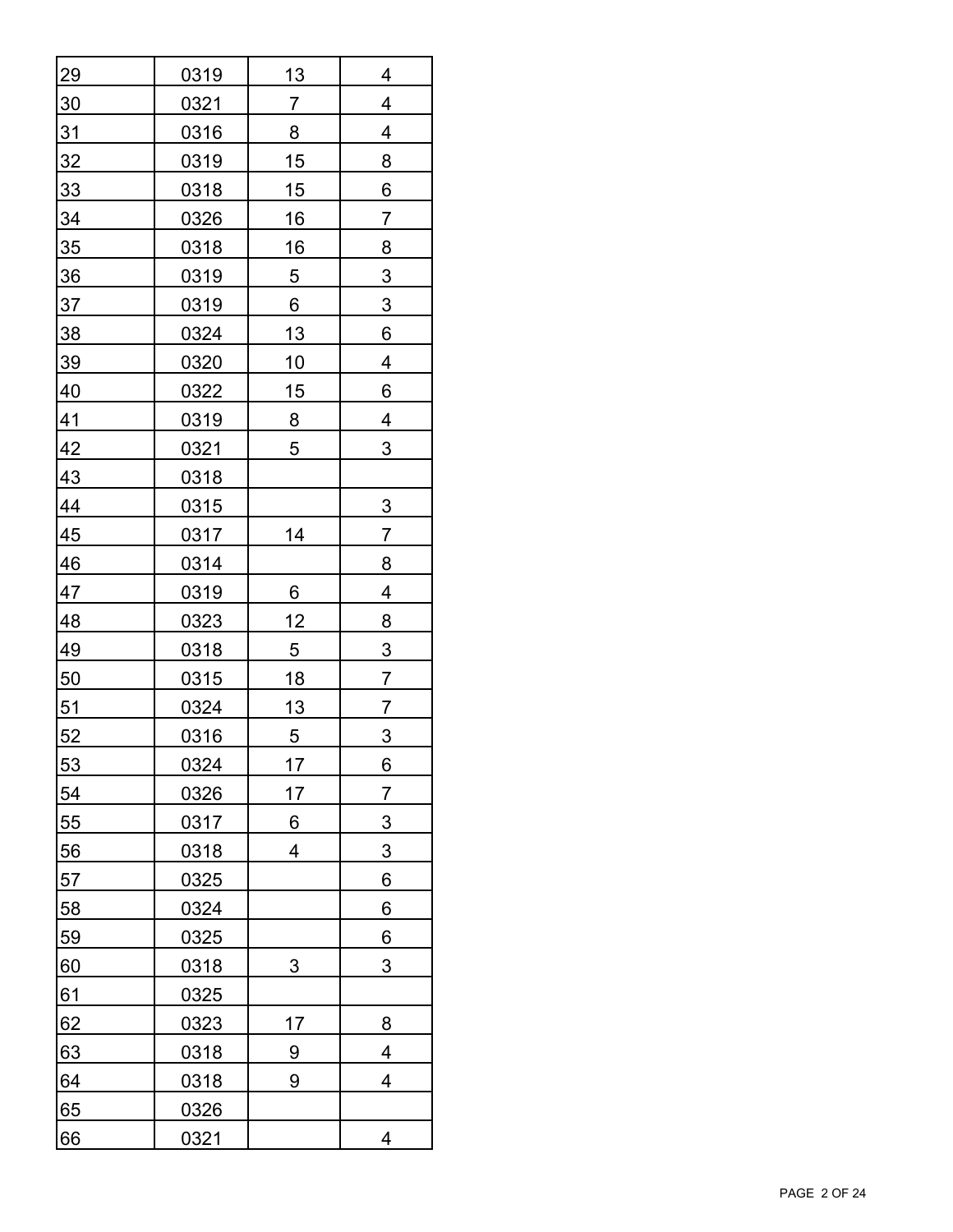| 67              | 0321        | 8              | 4              |
|-----------------|-------------|----------------|----------------|
| 68              | 0324        | 13             | 6              |
| 69              | 0319        |                | 3              |
| $\overline{70}$ | 0325        |                | $\overline{7}$ |
| $\frac{71}{2}$  | 0316        | 4              | $\overline{3}$ |
| <u>72</u>       | 0318        | $\overline{7}$ | 4              |
| <u>73</u>       | 0324        | <u>13</u>      | $\overline{7}$ |
| 74              | 0318        | 6              | $\overline{3}$ |
| $\overline{75}$ | 0317        |                | 4              |
| $\overline{76}$ | 0323        | <u>13</u>      | 5              |
| 77              | 0324        | 15             | 8              |
| 78              | 0315        | 7              | 4              |
| <u>79</u>       | 0325        | <u>10</u>      | 6              |
| 80              | 0316        | 14             | 8              |
| <u>81</u>       | 0326        | <u>13</u>      | 6              |
| 82              | 0320        | $\overline{7}$ | 4              |
| 83              | 0317        |                | 7              |
| 84              | 0320        | 20             | 6              |
| 85              | 0322        | 18             | 8              |
| 86              | 0317        |                | 8              |
| 87              | 0317        | 20             | 8              |
| 88              | 0316        | <u>10</u>      | 4              |
| 89              | 0317        | 15             | $\overline{7}$ |
| 90              | 0320        | 17             | 6              |
| 91              | 0315        | 14             | 6              |
| 92              | 0318        | 5              | 3              |
| <u>93</u>       | <u>0319</u> |                |                |
| 94              | 0318        | 3              | 3              |
| $\frac{95}{5}$  | <u>0315</u> |                | 8              |
| 96              | 0320        | 9              | 4              |
| <u>97</u>       | 0324        | 14             | 6              |
| <u>98</u>       | 0322        |                |                |
| 99              | 0325        | <u>20</u>      | 6              |
| <b>100</b>      | 0323        | <u>16</u>      | 6              |
| <u>101</u>      | 0317        | 4              | 3              |
| 102             | 0320        | 6              | 4              |
| <u>103</u>      | <u>0319</u> | 9              | 6              |
| 104             | 0326        | 16             | $\overline{7}$ |
| 105             | 0321        |                | 6              |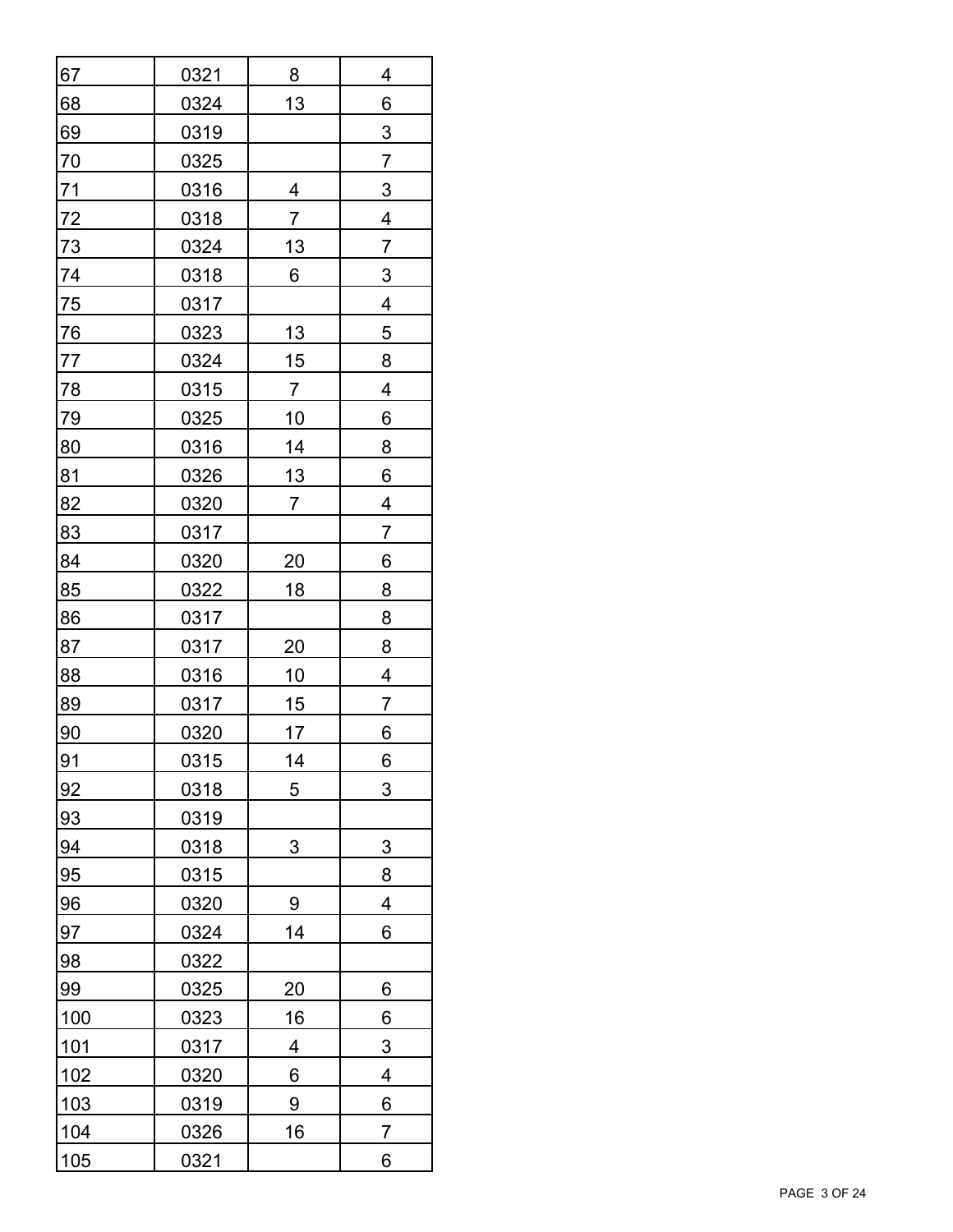| 106        | 0321 | 6              | 4                       |
|------------|------|----------------|-------------------------|
| 107        | 0321 | 10             | 8                       |
| 108        | 0315 | 6              | 3                       |
| <u>109</u> | 0324 | 12             | 6                       |
| 110        | 0318 |                | 4                       |
| 111        | 0318 | 17             | 6                       |
| $112$      | 0318 |                | $\overline{3}$          |
| <u>113</u> | 0323 | 10             | 6                       |
| 114        | 0315 |                | 8                       |
| <u>115</u> | 0318 | 4              | 3                       |
| <u>116</u> | 0318 | 5              | $\overline{\mathbf{4}}$ |
| $117$      | 0323 | 11             | 6                       |
| <u>118</u> | 0322 | 15             | 8                       |
| 119        | 0319 |                |                         |
| <u>120</u> | 0319 |                | 4                       |
| 121        | 0323 |                | 5                       |
| 122        | 0320 | 6              | 4                       |
| <u>123</u> | 0321 |                | 6                       |
| 124        | 0318 |                | 4                       |
| 125        | 0322 |                |                         |
| 126        | 0314 | 6              | 4                       |
| 127        | 0319 | 7              | 4                       |
| <u>128</u> | 0318 |                | $\overline{3}$          |
| 129        | 0325 | 13             | 6                       |
| <u>130</u> | 0323 | <u>13</u>      | 6                       |
| 131        | 0322 | 17             | 8                       |
| 132        | 0326 | 12             | $\overline{7}$          |
| 133        | 0326 |                | 7                       |
| 134        | 0325 | 16             | 7                       |
| 135        | 0323 |                | 8                       |
| <u>136</u> | 0316 |                | 3                       |
| 137        | 0319 | 7              | 4                       |
| 138        | 0324 |                | 6                       |
| <u>139</u> | 0321 | <u> 12</u>     | 6                       |
| 140        | 0325 | 17             | 6                       |
| 141        | 0318 | $\overline{5}$ | 4                       |
| 142        | 0320 | $\overline{7}$ | 4                       |
| 143        | 0317 | $8\phantom{1}$ | $\overline{7}$          |
| 144        | 0317 | 12             | $\overline{7}$          |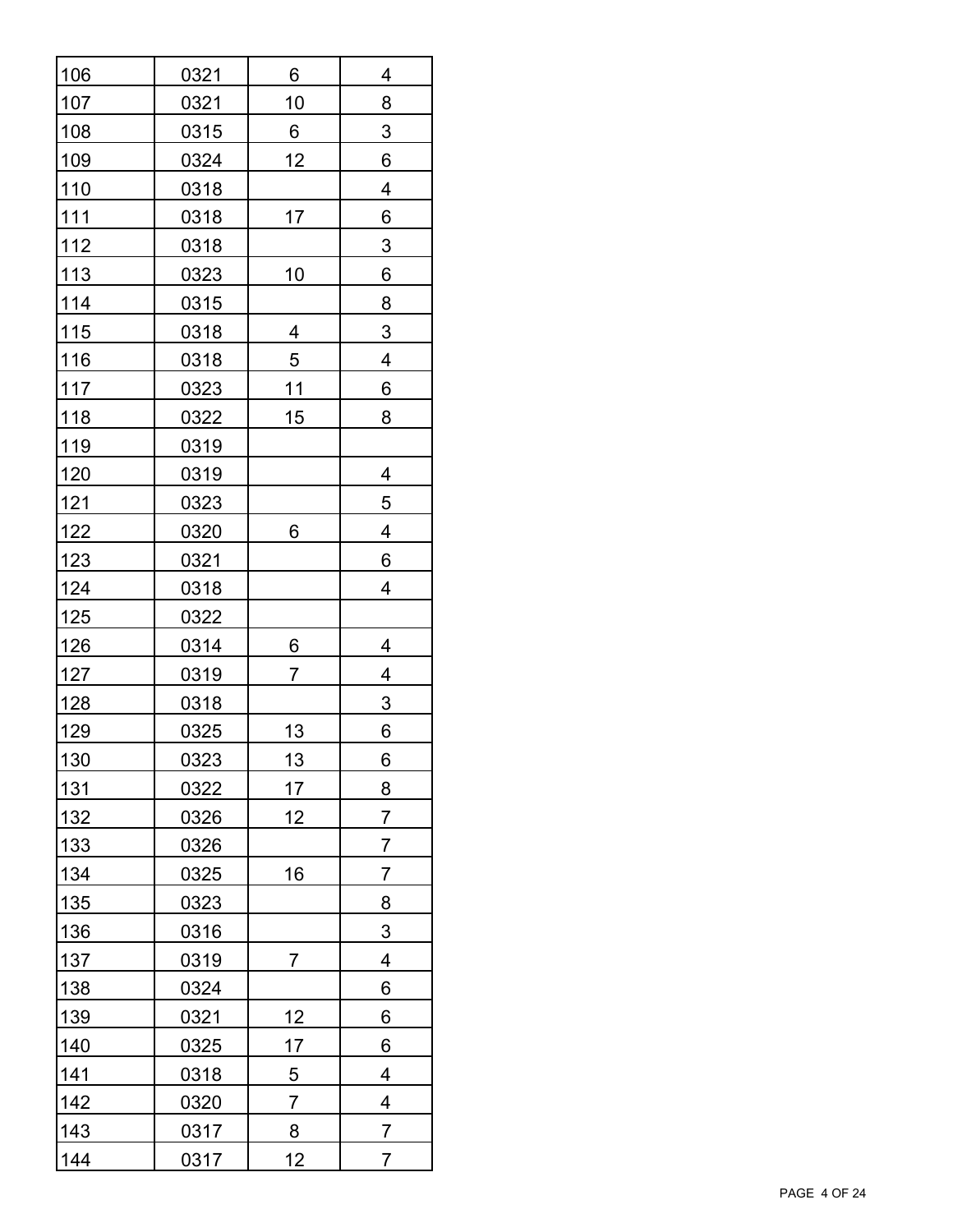| 145        | 0325        | 11              | 6               |
|------------|-------------|-----------------|-----------------|
| 146        | 0324        | 12              | 6               |
| 147        | 0319        |                 | 4               |
| 148        | 0317        | <u>14</u>       | 8               |
| 149        | 0325        | <u>12</u>       | 6               |
| 150        | 0323        | 12              | 6               |
| 151        | 0320        |                 | 4               |
| <u>152</u> | 0319        | $\overline{3}$  | $\overline{3}$  |
| 153        | 0320        | 6               | 4               |
| 154        | 0318        |                 | 4               |
| <u>155</u> | 0317        | 5               | 3               |
| 156        | 0325        | 15              | 6               |
| 157        | 0318        | 4               | $\overline{3}$  |
| <u>158</u> | 0324        |                 | 6               |
| <u>159</u> | 0323        |                 | 8               |
| <u>160</u> | 0322        | <u> 13</u>      | 8               |
| <u>161</u> | 0323        | <u>13</u>       | 6               |
| <u>162</u> | 0316        |                 | 4               |
| 163        | 0325        |                 | 6               |
| 164        | 0317        | 6               | 4               |
| <u>165</u> | 0320        |                 |                 |
| <u>166</u> | 0316        | 4               | 3               |
| 167        | 0315        | 7               | 4               |
| <b>168</b> | <u>0318</u> |                 | 3               |
| <u>169</u> | 0322        | <u>10</u>       | $6 \overline{}$ |
| <u>170</u> | 0317        | 16              | $\overline{7}$  |
| 171        | 0317        | 16              | 7               |
| 172        | 0315        | 5               | 3               |
| 173        | 0325        | 13              | 6               |
| 174        | 0324        | 12              | 6               |
| 175        | 0324        |                 | 6               |
| 176        | 0324        | $\overline{20}$ | 6               |
| <u>177</u> | 0314        | $8\phantom{1}$  | 4               |
| 178        | 0317        | 4               | $\overline{3}$  |
| 179        | 0321        | 14              | 8               |
| 180        | 0325        | 9               | $\overline{7}$  |
| <u>181</u> | 0324        | 16              | $\overline{7}$  |
| 182        | 0318        | $\overline{3}$  | $\overline{3}$  |
| 183        | 0317        | 13              | $\overline{7}$  |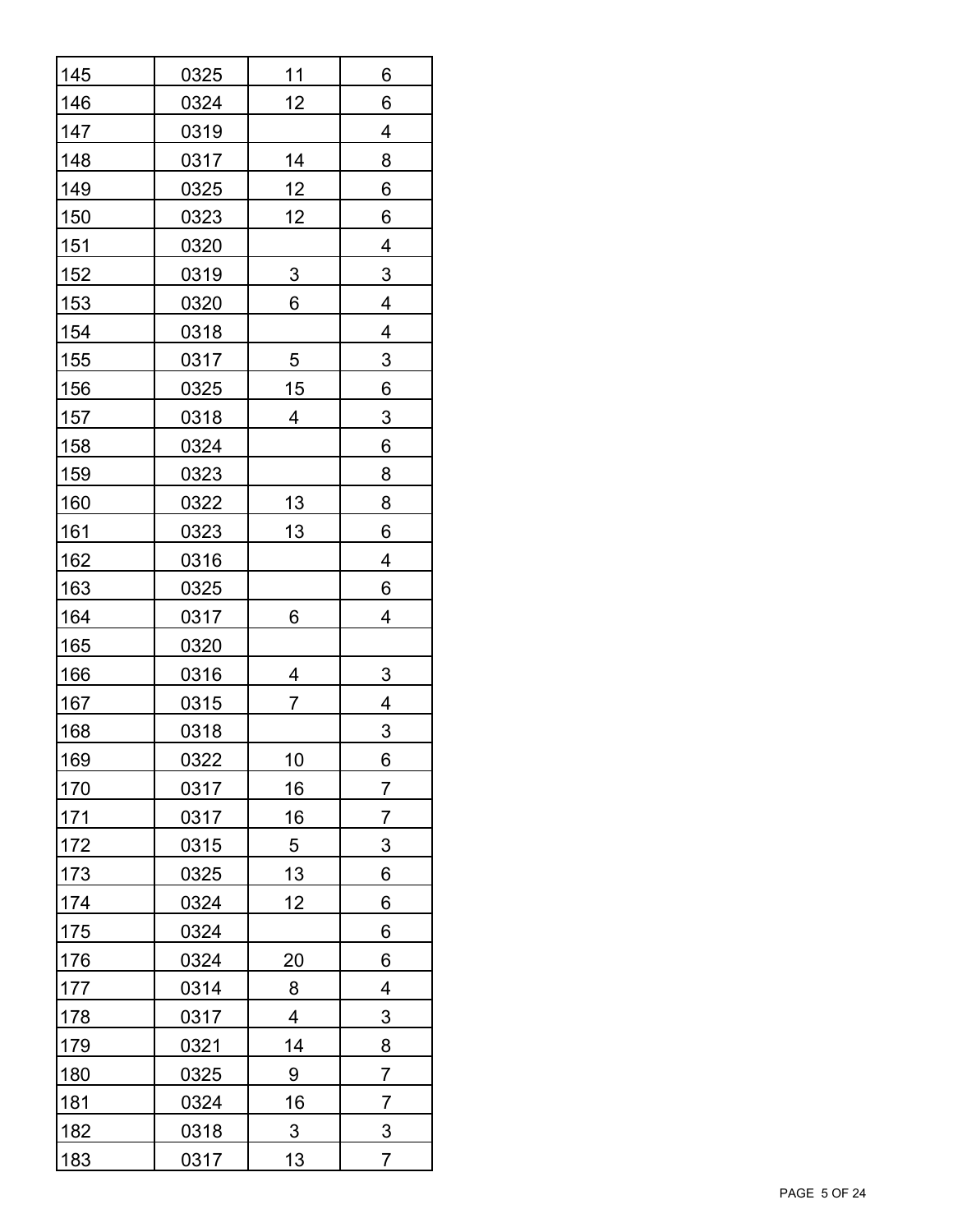| 184        | 0321        | 11              | 4              |
|------------|-------------|-----------------|----------------|
| 185        | 0325        |                 | 6              |
| 186        | 0318        | 8               | 3              |
| 187        | 0320        | 7               | 4              |
| 188        | 0323        | 8               | 6              |
| 189        | 0317        |                 |                |
| <u>190</u> | 0321        | <u>16</u>       | 8              |
| <u>191</u> | 0318        | $\overline{5}$  | 4              |
| 192        | 0320        | $6 \overline{}$ | 4              |
| <u>193</u> | 0324        | <u>13</u>       | 6              |
| 194        | 0323        | 11              | 6              |
| <u>195</u> | 0319        | 6               | 4              |
| <u>196</u> | <u>0319</u> |                 | 4              |
| 197        | 0320        | 6               | 4              |
| <u>198</u> | 0318        | $\overline{3}$  | $\overline{3}$ |
| <u>199</u> | 0323        | 11              | 6              |
| <u>200</u> | 0322        | 15              | 8              |
| <u>201</u> | 0322        | <u>11</u>       | 6              |
| <u>202</u> | 0317        | $\overline{7}$  | 4              |
| <u>203</u> | 0316        | $\overline{3}$  | $\overline{3}$ |
| <u>204</u> | 0316        | 15              | 8              |
| 205        | <u>0319</u> | 4               | $\overline{3}$ |
| <u>206</u> | 0325        |                 | 6              |
| 207        | 0322        | 9               | 6              |
| <u>208</u> | 0326        |                 | $\overline{7}$ |
| 209        | 0319        | 4               | 3              |
| 210        | 0317        |                 | 4              |
| 211        | 0318        | 10              | 4              |
| 212        | 0325        |                 | $\overline{7}$ |
| 213        | 0319        | 4               | 3              |
| 214        | 0322        |                 | 8              |
| 215        | 0317        | 17              | 8              |
| 216        | 0317        | $\overline{4}$  | $\overline{3}$ |
| 217        | 0324        | 9               | 6              |
| 218        | 0318        |                 |                |
| 219        | 0324        | 13              | 6              |
| 220        | 0317        |                 | 7              |
| 221        | 0320        |                 | 4              |
| 222        | 0324        |                 | 6              |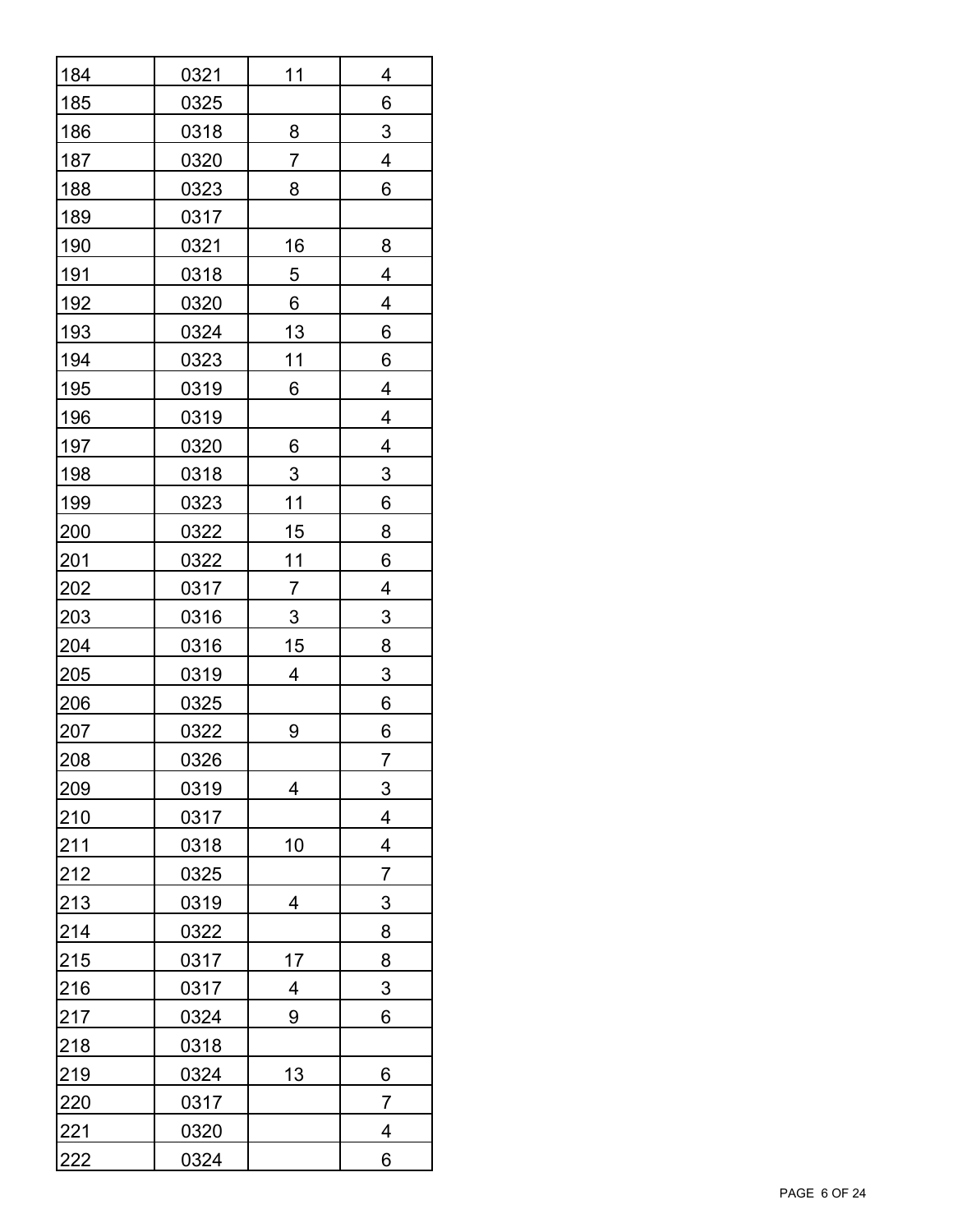| 223        | 0319 | 4              | $\overline{3}$ |
|------------|------|----------------|----------------|
| 224        | 0326 | 17             | 7              |
| 225        | 0315 | 13             | 8              |
| 226        | 0316 | $\overline{3}$ | $\mathsf 3$    |
| 227        | 0322 | 13             | 6              |
| 228        | 0322 | 14             | 6              |
| 229        | 0322 | 11             | 6              |
| 230        | 0322 |                | 8              |
| <u>231</u> | 0325 |                |                |
| <u>232</u> | 0317 | 4              | $\overline{3}$ |
| <u>233</u> | 0318 | $\overline{7}$ | 3              |
| 234        | 0326 |                |                |
| <u>235</u> | 0316 | 9              | 4              |
| 236        | 0318 | 4              | $\overline{3}$ |
| <u>237</u> | 0317 | $\overline{3}$ | $\overline{3}$ |
| 238        | 0324 | 6              | 4              |
| <u>239</u> | 0323 |                | 6              |
| 240        | 0316 |                | 4              |
| 241        | 0317 | 6              | 4              |
| 242        | 0318 |                | 4              |
| 243        | 0326 | 10             | $\overline{7}$ |
| 244        | 0318 | 8              | 4              |
| 245        | 0324 |                |                |
| 246        | 0323 | 16             | 8              |
| 247        | 0320 | 8              | 4              |
| 248        | 0320 | 6              | 4              |
| 249        | 0322 |                | 6              |
| 250        | 0318 | 9              | 4              |
| 251        | 0318 |                | 3              |
| 252        | 0318 | 5              | 3              |
| 253        | 0319 |                | 4              |
| 254        | 0320 |                | 4              |
| 255        | 0318 | $\overline{3}$ | $\overline{3}$ |
| 256        | 0320 | 9              | 4              |
| 257        | 0322 | 5              | 4              |
| 258        | 0318 | 5              | 3              |
| 259        | 0325 | <u>10</u>      | 6              |
| 260        | 0325 |                | $\overline{7}$ |
| 261        | 0316 | 6              | 4              |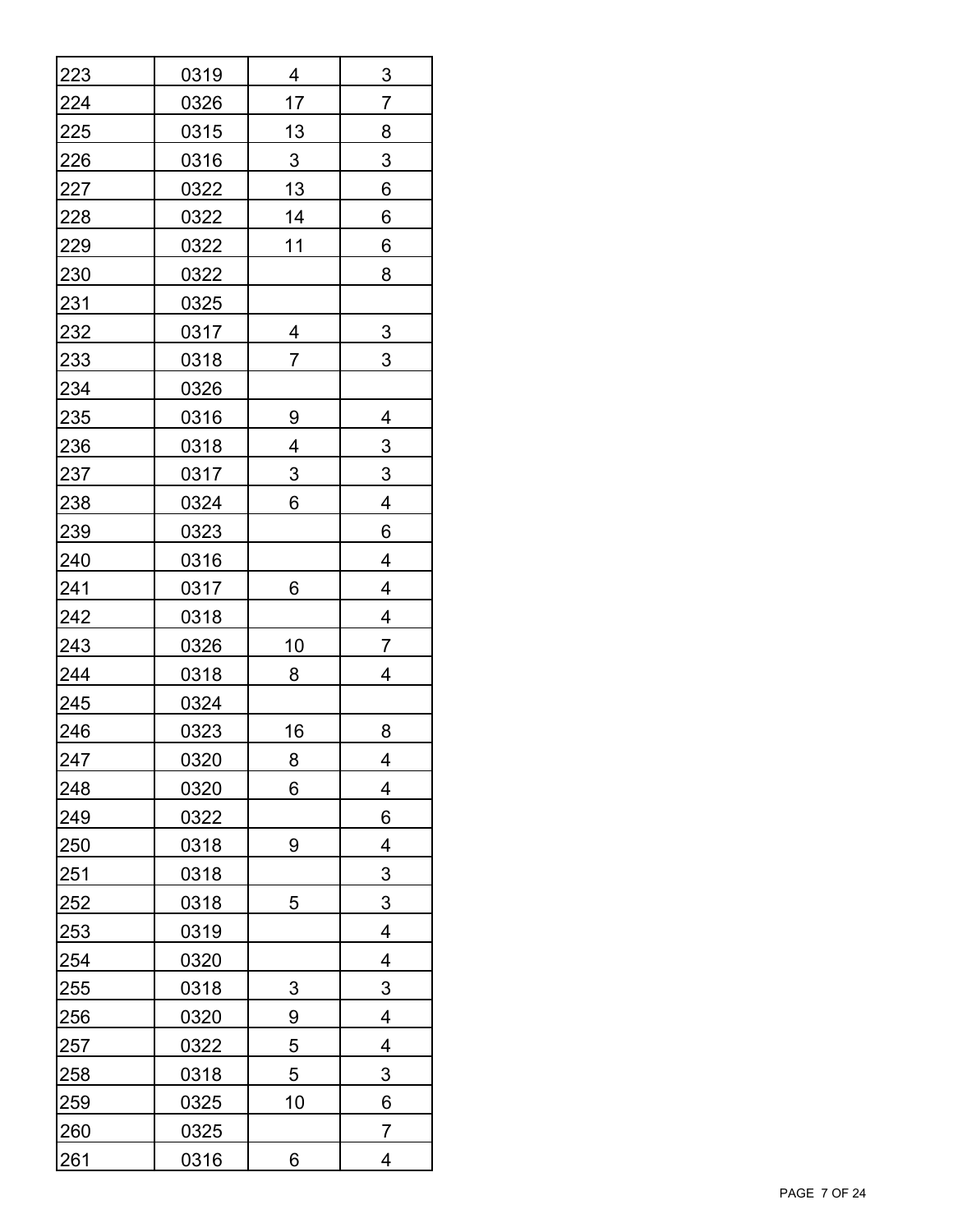| 262        | 0315        | 9              | 4              |
|------------|-------------|----------------|----------------|
| 263        | 0322        | 16             | 8              |
| 264        | 0320        | 6              | 4              |
| 265        | 0318        | 4              | $\mathfrak{S}$ |
| 266        | 0316        | 3              | 3              |
| 267        | 0323        | 16             | 8              |
| 268        | 0317        | <u>10</u>      | 8              |
| <u>269</u> | 0315        | $\overline{4}$ | $\overline{3}$ |
| 270        | 0318        | $\overline{5}$ | 4              |
| 271        | 0315        | 3              | 3              |
| <u>272</u> | 0322        | 16             | 8              |
| 273        | 0318        |                | 8              |
| 274        | 0317        | 3              | 3              |
| 275        | 0318        | 4              | 4              |
| <u>276</u> | 0325        |                |                |
| <u>277</u> | 0319        |                |                |
| <u>278</u> | 0324        | <u> 15</u>     | 7              |
| 279        | 0319        | $\overline{3}$ | $\overline{3}$ |
| <u>280</u> | 0318        | 4              | $\overline{3}$ |
| 281        | 0318        | 4              | $\overline{3}$ |
| 282        | 0326        | 16             | 7              |
| <u>283</u> | 0318        |                | 6              |
| 284        | 0320        | 11             | 4              |
| 285        | 0325        |                | 7              |
| 286        | 0324        |                | 8              |
| 287        | 0325        | 13             | 6              |
| 288        | 0316        |                | 4              |
| 289        | 0318        | 9              | 4              |
| 290        | 0318        | 3              | 3              |
| 291        | 0322        | 17             | 8              |
| 292        | 0317        | $\overline{3}$ | $\overline{3}$ |
| 293        | 0317        | 3              | 3              |
| <u>294</u> | <u>0321</u> |                |                |
| 295        | 0316        | 6              | 4              |
| <u>296</u> | 0325        |                |                |
| 297        | 0321        |                |                |
| 298        | 0322        |                | 6              |
| 299        | 0326        |                | 6              |
| 300        | 0323        | 11             | 6              |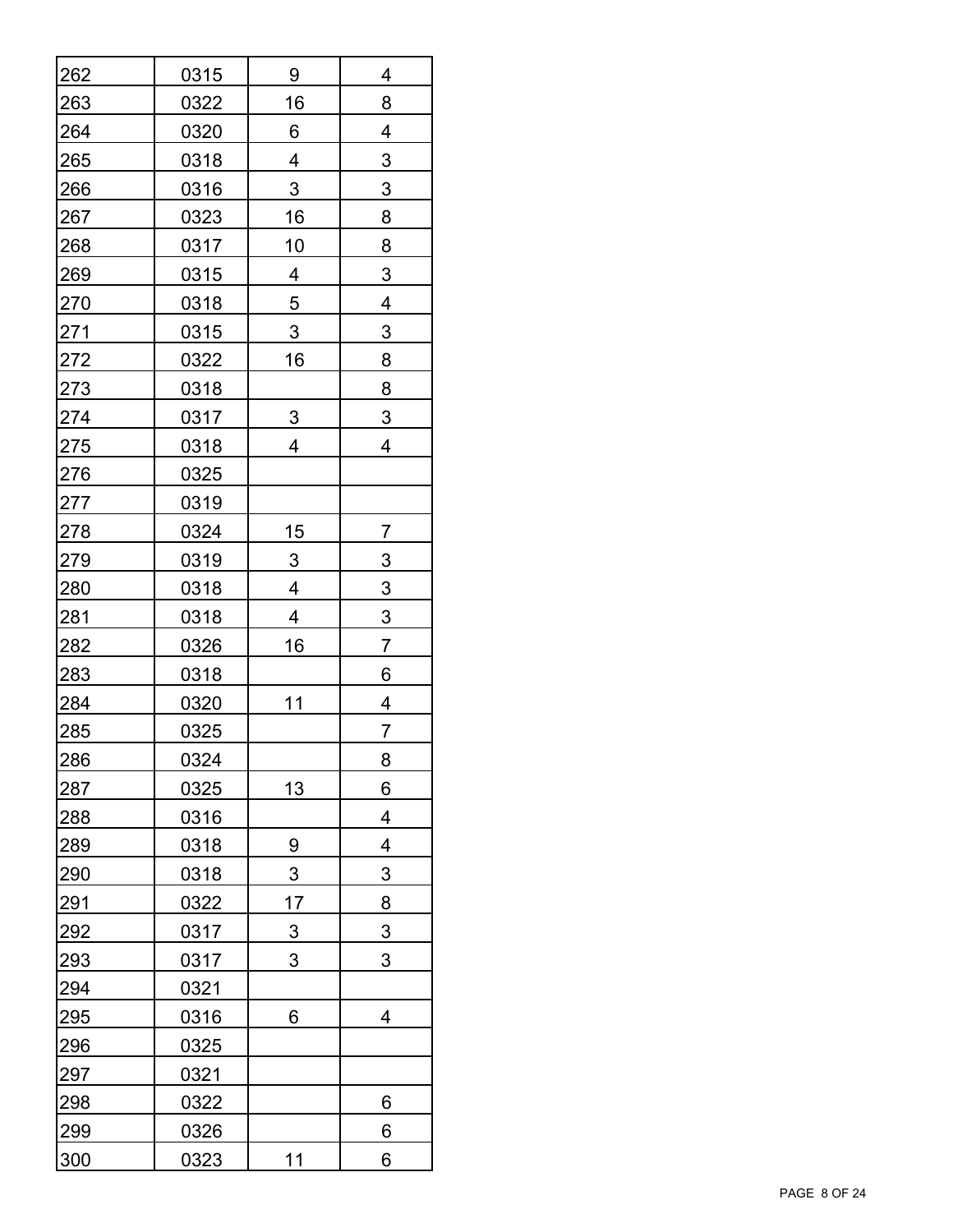| 301        | 0316        | 4                       | 3                         |
|------------|-------------|-------------------------|---------------------------|
| 302        | 0318        | 17                      | $\overline{\mathbf{4}}$   |
| 303        | 0320        |                         |                           |
| 304        | 0320        |                         | 4                         |
| 305        | 0316        | 4                       | 3                         |
| 306        | 0321        | 11                      | 4                         |
| 307        | 0325        | 12                      | $6\phantom{1}$            |
| 308        | 0318        | $\overline{4}$          | $\overline{3}$            |
| 309        | 0319        | 5                       | $\overline{3}$            |
| 310        | 0318        |                         | 4                         |
| <u>311</u> | 0323        | 15                      | 8                         |
| 312        | 0322        | <u>19</u>               | 8                         |
| <u>313</u> | <u>0319</u> | $\overline{7}$          | 4                         |
| 314        | 0319        | 4                       | $\overline{3}$            |
| <u>315</u> | 0317        | $\overline{\mathbf{4}}$ | $\overline{3}$            |
| 316        | 0325        | <u>11</u>               | $6\phantom{1}$            |
| <u>317</u> | 0317        | $\overline{4}$          | $\overline{3}$            |
| <u>318</u> | 0325        | <u>11</u>               | $\overline{7}$            |
| <u>319</u> | 0318        | $\overline{4}$          | $\overline{3}$            |
| 320        | 0321        | 12                      | 4                         |
| <u>321</u> | 0317        | $\overline{3}$          | $\ensuremath{\mathsf{3}}$ |
| 322        | 0324        | 12                      | 6                         |
| 323        | 0315        |                         | 4                         |
| 324        | 0316        | $\overline{7}$          | 4                         |
| <u>325</u> | 0319        | 3                       | 3                         |
| 326        | 0325        | 15                      | 6                         |
| 327        | 0325        |                         | 6                         |
| 328        | 0318        |                         | 4                         |
| 329        | 0316        | 3                       | 3                         |
| 330        | 0325        | 14                      | 7                         |
| 331        | 0317        | 4                       | $\overline{3}$            |
| 332        | 0318        | 5                       | $\overline{3}$            |
| 333        | 0326        | 14                      | $\overline{7}$            |
| 334        | 0318        |                         |                           |
| <u>335</u> | 0322        |                         | 6                         |
| 336        | 0316        |                         | 4                         |
| 337        | 0317        |                         | 3                         |
| 338        | 0318        | 9                       | 4                         |
| 339        | 0316        | 8                       | 4                         |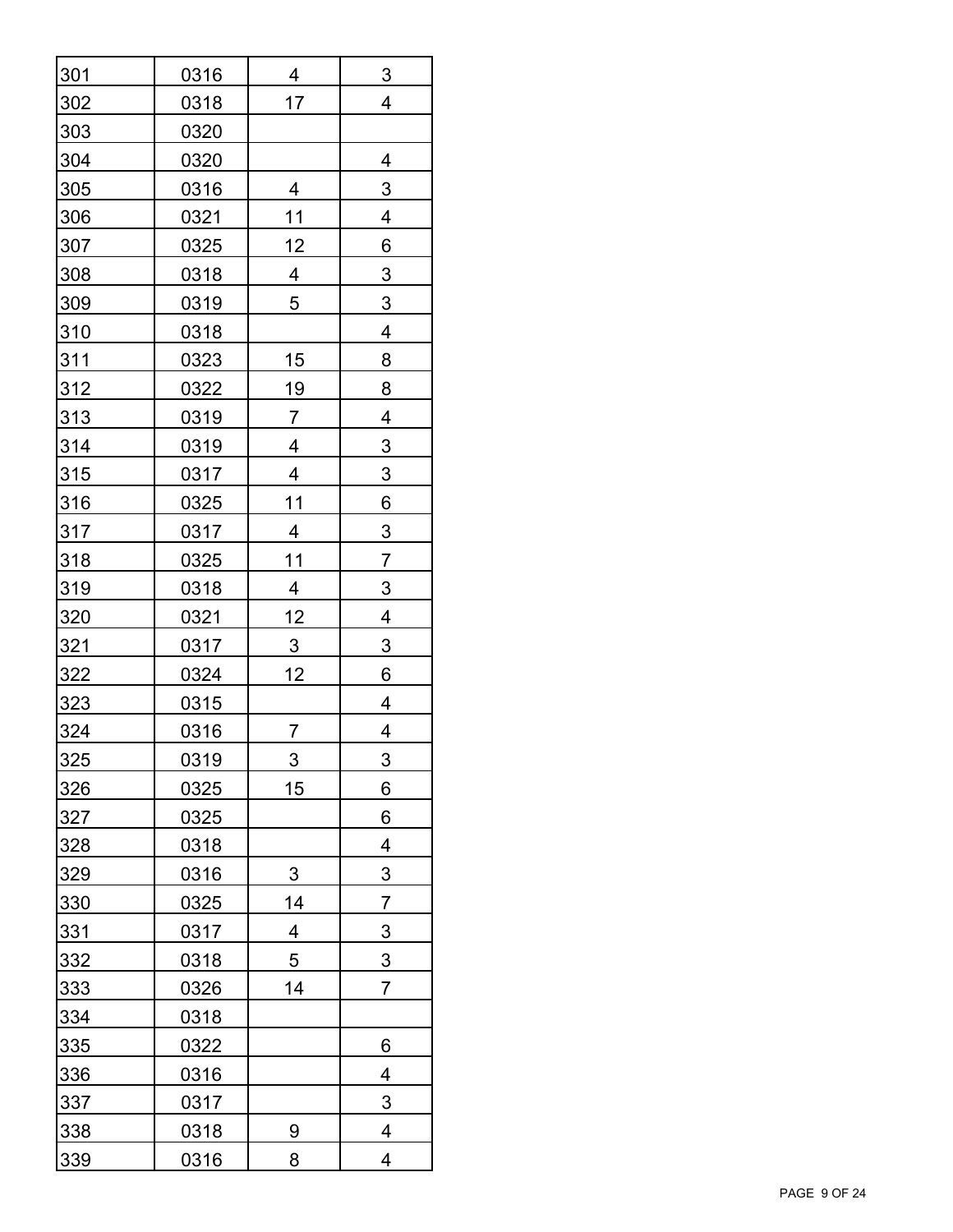| 340        | 0325        |                | 6              |
|------------|-------------|----------------|----------------|
| 341        | 0319        | 4              | 3              |
| 342        | 0322        | 16             | 8              |
| 343        | 0321        |                | 4              |
| 344        | 0318        |                | 3              |
| 345        | 0325        |                | 6              |
| 346        | 0326        | <u>13</u>      | 6              |
| 347        | 0322        | <u>19</u>      | 8              |
| 348        | 0316        | <u>13</u>      | $\overline{7}$ |
| 349        | 0326        | <u>13</u>      | $\overline{7}$ |
| 350        | 0319        | 13             | 4              |
| 351        | 0316        |                | 4              |
| 352        | 0319        | 5              | 3              |
| 353        | 0325        |                | 6              |
| 354        | 0324        | 17             | 6              |
| 355        | 0322        | <u> 19</u>     | 6              |
| 356        | 0319        | 9              | $\overline{4}$ |
| 357        | 0317        | 3              | 3              |
| 358        | 0324        |                | 6              |
| 359        | 0324        | 13             | 6              |
| 360        | 0317        |                |                |
| <u>361</u> | 0317        | 8              | 4              |
| 362        | 0319        | 3              | $\overline{3}$ |
| 363        | 0326        |                | 7              |
| 364        | 0322        | 24             | 8              |
| 365        | 0318        | 12             | 4              |
| 366        | 0319        | 13             | 4              |
| 367        | 0325        |                | 6              |
| 368        | 0325        |                | 7              |
| 369        | 0317        |                |                |
| 370        | 0318        | 4              | 3              |
| <u>371</u> | 0318        | <u>13</u>      | 6              |
| <u>372</u> | <u>0321</u> | <u>16</u>      | 6              |
| 373        | 0318        | $\overline{5}$ | 4              |
| 374        | 0316        | 17             | 8              |
| 375        | 0314        | 7              | 4              |
| 376        | 0317        | <u>21</u>      | 8              |
| 377        | 0317        | $\overline{3}$ | 3              |
| 378        | 0315        | 15             | 8              |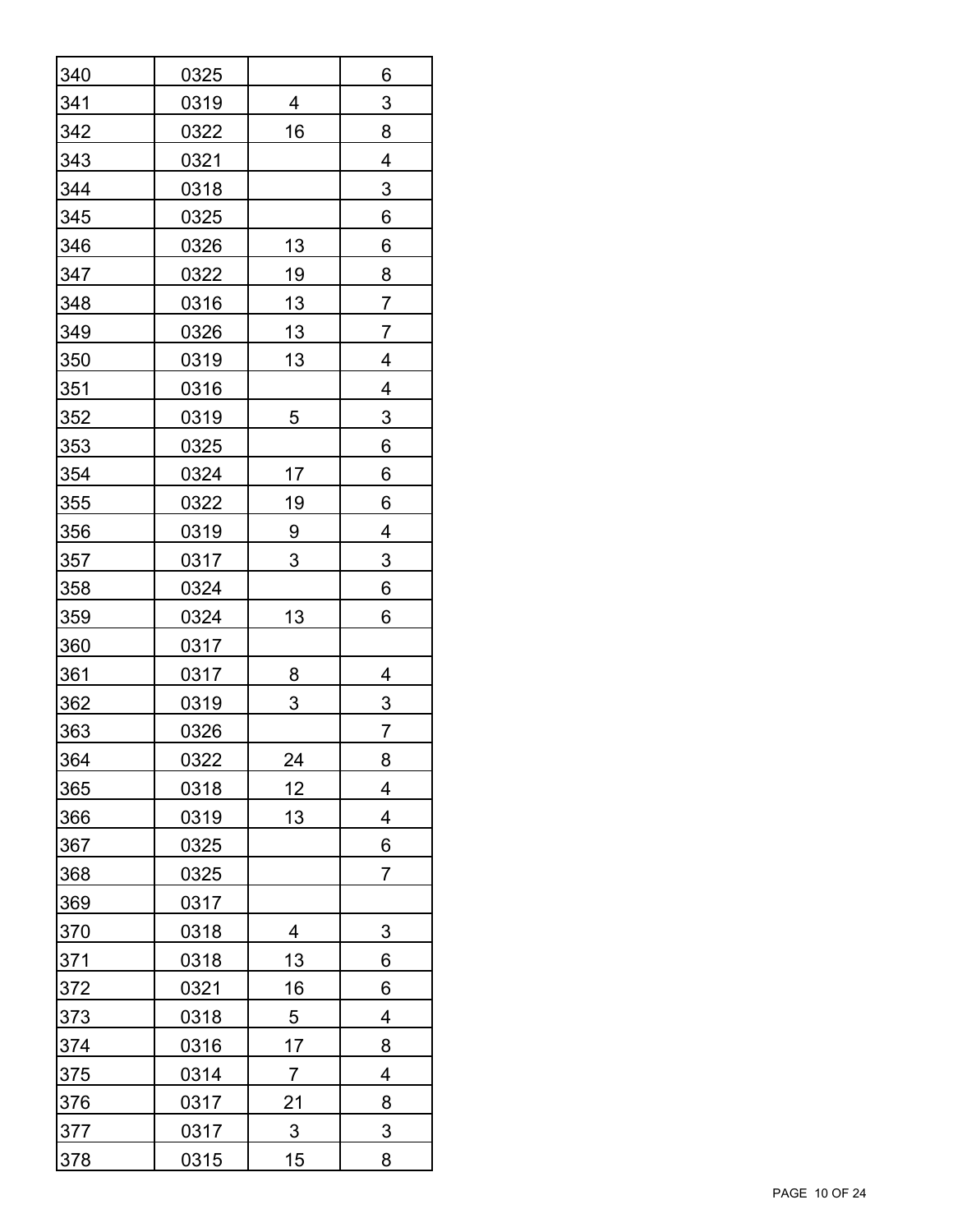| 379        | 0316 | $\overline{3}$ | $\overline{3}$            |
|------------|------|----------------|---------------------------|
| 380        | 0319 | $\overline{7}$ | $\ensuremath{\mathsf{3}}$ |
| 381        | 0322 | 13             | 6                         |
| 382        | 0322 | 18             | 8                         |
| 383        | 0317 | 15             | 7                         |
| 384        | 0317 | $\overline{3}$ | $\overline{3}$            |
| 385        | 0321 | 18             | $\overline{8}$            |
| 386        | 0325 | 11             | $\overline{7}$            |
| 387        | 0319 | 10             | 6                         |
| 388        | 0319 |                | 4                         |
| 389        | 0316 |                | 4                         |
| 390        | 0325 | 9              | 6                         |
| <u>391</u> | 0323 |                | 6                         |
| 392        | 0324 | 12             | 6                         |
| <u>393</u> | 0318 | <u> 13</u>     | 6                         |
| 394        | 0323 | 14             | 6                         |
| 395        | 0325 |                |                           |
| 396        | 0317 | 4              | $\overline{3}$            |
| 397        | 0316 | 3              | $\ensuremath{\mathsf{3}}$ |
| <u>398</u> | 0320 |                | 4                         |
| <u>399</u> | 0317 |                | 6                         |
| 400        | 0318 |                |                           |
| <u>401</u> | 0315 | 9              | 4                         |
| 402        | 0322 | 8              | 6                         |
| 403        | 0316 |                | 4                         |
| 404        | 0323 | 11             | 6                         |
| 405        | 0323 | 11             | 8                         |
| 406        | 0321 | 10             | 6                         |
| 407        | 0318 | 15             | 8                         |
| 408        | 0318 | 3              | 3                         |
| 409        | 0324 | 11             | $\overline{7}$            |
| 410        | 0322 | 5              | 4                         |
| 411        | 0315 |                | $\overline{4}$            |
| 412        | 0325 | 11             | 7                         |
| 413        | 0318 |                | 6                         |
| 414        | 0316 |                | 5                         |
| 415        | 0316 | 6              | 4                         |
| 416        | 0320 | 11             | 6                         |
| 417        | 0324 | 9              | 6                         |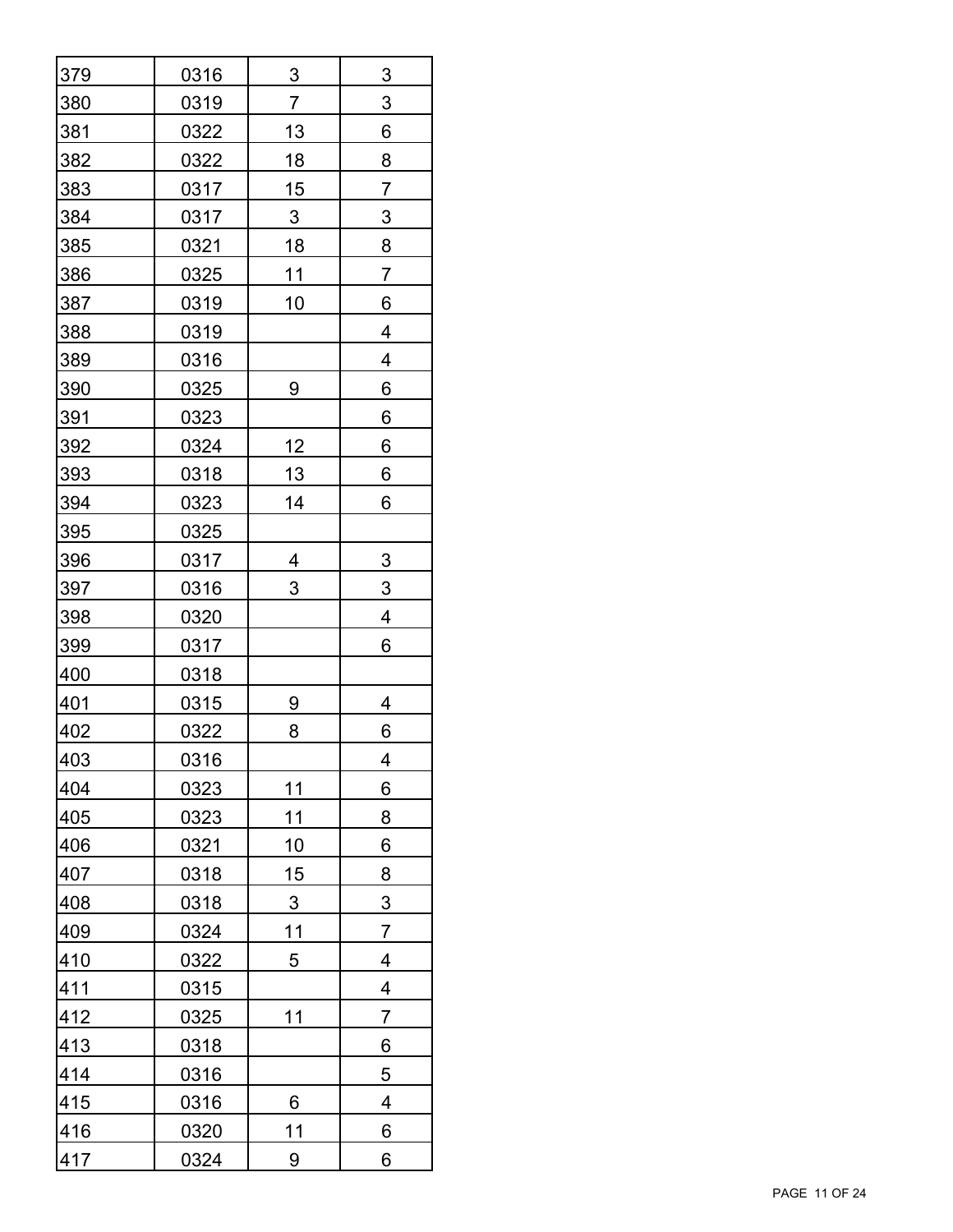| 418        | 0326        |                | $\overline{7}$            |
|------------|-------------|----------------|---------------------------|
| 419        | 0318        | 5              | 4                         |
| 420        | 0316        | 5              | $\ensuremath{\mathsf{3}}$ |
| 421        | 0315        | 3              | $\ensuremath{\mathsf{3}}$ |
| 422        | 0314        |                | 8                         |
| 423        | 0326        | 12             | $\overline{7}$            |
| 424        | 0318        |                | $\overline{7}$            |
| 425        | 0316        | $\overline{3}$ | $\overline{3}$            |
| 426        | 0319        | $\overline{3}$ | $\overline{3}$            |
| 427        | 0317        | <u>11</u>      | $\overline{7}$            |
| <u>428</u> | 0318        | 3              | 3                         |
| 429        | 0319        |                | 4                         |
| 430        | <u>0318</u> | $\overline{7}$ | $\overline{3}$            |
| 431        | 0325        | 10             | 6                         |
| 432        | 0318        | 9              | 4                         |
| 433        | 0325        |                | $\overline{7}$            |
| 434        | 0315        |                | $\overline{4}$            |
| 435        | 0318        | 9              | 4                         |
| 436        | 0314        |                | 4                         |
| 437        | 0316        | $\overline{5}$ | $\overline{3}$            |
| 438        | 0319        | $\overline{3}$ | $\overline{3}$            |
| 439        | 0324        | <u>10</u>      | 6                         |
| 440        | 0318        | <u> 10</u>     | 6                         |
| 441        | 0323        | <u>10</u>      | 6                         |
| 442        | 0322        | 12             | 8                         |
| 443        | 0317        |                | 3                         |
| 444        | 0318        | 6              | 4                         |
| 445        | 0314        | 9              | 4                         |
| 446        | 0317        |                | 6                         |
| 447        | 0318        |                | 3                         |
| 448        | 0323        | 11             | 6                         |
| 449        | 0318        |                |                           |
| 450        | 0319        | 15             | 6                         |
| 451        | 0325        | <u> 13 </u>    | 6                         |
| 452        | 0318        | 12             | 6                         |
| 453        | 0318        |                | 4                         |
| 454        | 0318        | 4              | 3                         |
| 455        | 0320        | 17             | 6                         |
| 456        | 0321        | 4              | 4                         |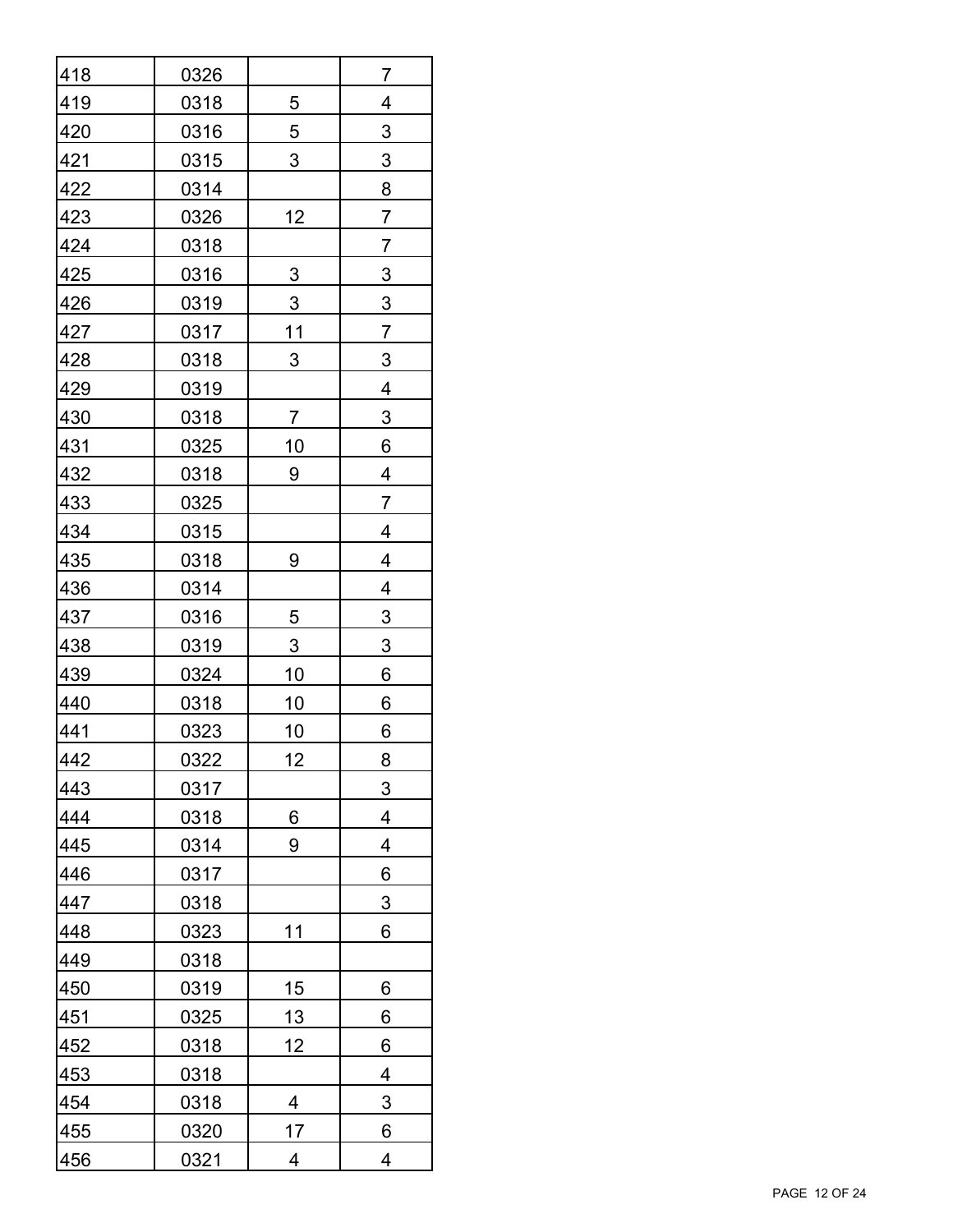| 457 | 0324        |                                           |                |  |  |
|-----|-------------|-------------------------------------------|----------------|--|--|
| 458 | 0318        | 5<br>3                                    |                |  |  |
| 459 | 0315        |                                           |                |  |  |
| 460 | 0317        | $\ensuremath{\mathsf{3}}$<br>4            |                |  |  |
| 461 | 0316        | 3<br>3                                    |                |  |  |
| 462 | 0316        | 4<br>6                                    |                |  |  |
| 463 | 0322        | 18                                        | 8              |  |  |
| 464 | 0315        | $\overline{3}$<br>$\overline{3}$          |                |  |  |
| 465 | 0315        | $\overline{3}$<br>8                       |                |  |  |
| 466 | 0319        | 4                                         | $\overline{3}$ |  |  |
| 467 | 0316        | 6                                         | 4              |  |  |
| 468 | 0316        |                                           | $\overline{7}$ |  |  |
| 469 | 0325        |                                           | 7              |  |  |
| 470 | 0318        | 12                                        | 4              |  |  |
| 471 | <u>0325</u> | 12                                        | 6              |  |  |
| 472 | 0325        | <u>11</u>                                 | 6              |  |  |
| 473 | 0318        | $\overline{5}$<br>$\overline{3}$          |                |  |  |
| 474 | 0315        | $\overline{3}$<br>$\overline{\mathbf{4}}$ |                |  |  |
| 475 | 0316        | $\overline{3}$                            | $\overline{3}$ |  |  |
| 476 | 0325        | 14<br>6                                   |                |  |  |
| 477 | 0319        | 8                                         | 4              |  |  |
| 478 | 0325        | $\overline{7}$                            |                |  |  |
| 479 | 0322        | 21<br>8                                   |                |  |  |
| 480 | 0320        |                                           |                |  |  |
| 481 | 0324        |                                           | 6              |  |  |
| 482 | 0316        | $6 \overline{}$<br>4                      |                |  |  |
| 483 | 0318        | $\overline{7}$                            | 4              |  |  |
| 484 | 0326        | 15                                        | 7              |  |  |
| 485 | 0323        |                                           |                |  |  |
| 486 | 0323        |                                           | 6              |  |  |
| 487 | 0318        |                                           | 3              |  |  |
| 488 | 0318        |                                           | $\overline{3}$ |  |  |
| 489 | 0318        | $\overline{3}$                            | $\overline{3}$ |  |  |
| 490 | 0318        | 9                                         | 4              |  |  |
| 491 | 0318        | 4                                         | $\overline{3}$ |  |  |
| 492 | 0316        | 6                                         | 4              |  |  |
| 493 | 0317        |                                           |                |  |  |
| 494 | 0318        |                                           | 7              |  |  |
| 495 | 0315        | 4                                         | 3              |  |  |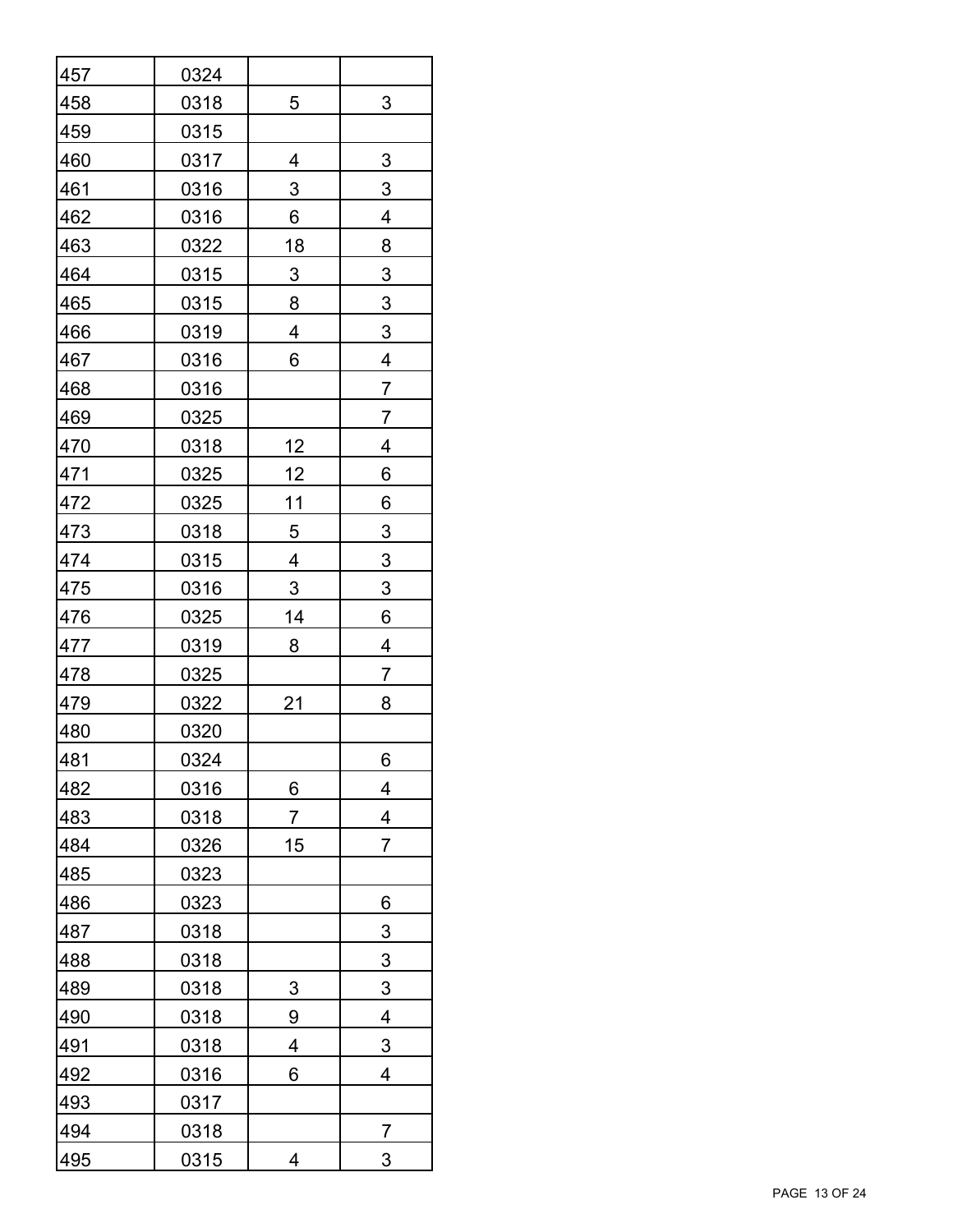| 496        | 0315        | 5              | 3                       |  |  |
|------------|-------------|----------------|-------------------------|--|--|
| 497        | 0323        | 8              |                         |  |  |
| 498        | 0322        | 14<br>6        |                         |  |  |
| 499        | 0321        | 8<br>14        |                         |  |  |
| 500        | 0318        | 4<br>9         |                         |  |  |
| 501        | 0319        | 4              | $\overline{3}$          |  |  |
| 502        | 0323        | 15             | $\overline{7}$          |  |  |
| 503        | 0323        |                |                         |  |  |
| 504        | 0325        |                | 6                       |  |  |
| 505        | 0324        | 11             | 6                       |  |  |
| 506        | 0321        | 6              | 4                       |  |  |
| 507        | 0316        |                | 4                       |  |  |
| 508        | <u>0317</u> |                | 6                       |  |  |
| 509        | 0322        |                | 5                       |  |  |
| <u>510</u> | 0317        |                | 6                       |  |  |
| <u>511</u> | <u>0322</u> | 8              | 4                       |  |  |
| <u>512</u> | 0325        | $\overline{7}$ |                         |  |  |
| <u>513</u> | 0324        |                | 7                       |  |  |
| 514        | 0317        | <u>18</u>      | 8                       |  |  |
| 515        | 0318        | $\overline{5}$ | $\overline{3}$          |  |  |
| 516        | 0317        | $\overline{3}$ | $\overline{3}$          |  |  |
| 517        | 0316        | $\overline{3}$ | $\overline{3}$          |  |  |
| 518        | 0324        | 9<br>6         |                         |  |  |
| 519        | 0316        | 4<br>3         |                         |  |  |
| 520        | 0316        | 5              | 3                       |  |  |
| 521        | 0320        | 7              | 4                       |  |  |
| 522        | 0319        | 6              | 3                       |  |  |
| 523        | 0316        | 4              | 3                       |  |  |
| 524        | 0320        |                | $\overline{\mathbf{4}}$ |  |  |
| 525        | 0315        | 5              | $\overline{\mathbf{4}}$ |  |  |
| 526        | 0317        | 12             | 7                       |  |  |
| 527        | 0324        |                | 6                       |  |  |
| 528        | 0323        |                |                         |  |  |
| 529        | 0320        |                | 4                       |  |  |
| <u>530</u> | 0323        |                |                         |  |  |
| 531        | 0324        | <u>16</u>      | $\overline{7}$          |  |  |
| 532        | 0317        | $\overline{3}$ | 3                       |  |  |
| 533        | 0321        | 15             | 6                       |  |  |
| 534        | 0320        |                |                         |  |  |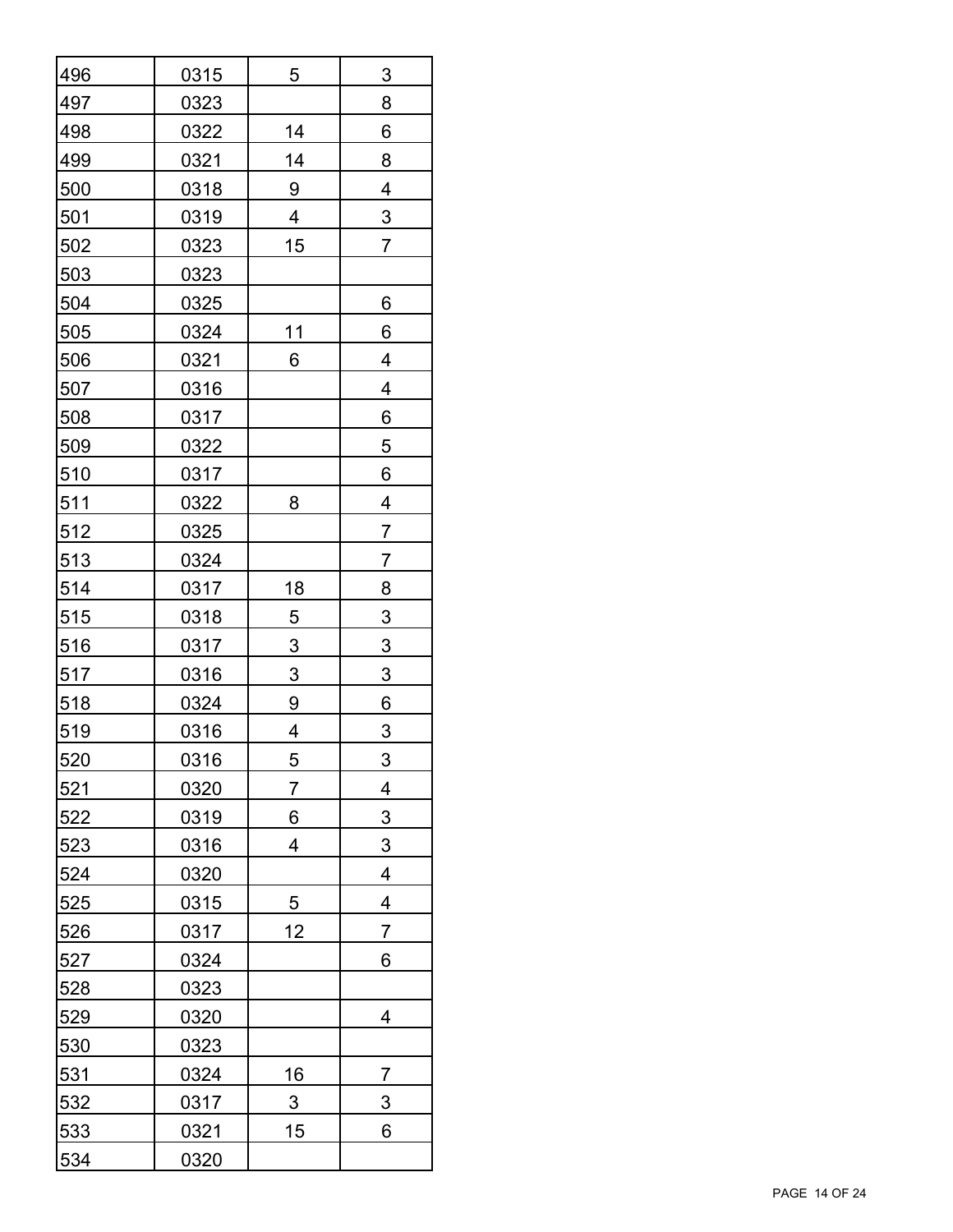| 535        | 0319        |                     |                           |  |  |
|------------|-------------|---------------------|---------------------------|--|--|
| 536        | 0320        | 14                  | 6                         |  |  |
| 537        | 0323        | 18<br>8             |                           |  |  |
| 538        | 0321        | 4<br>$\overline{7}$ |                           |  |  |
| 539        | 0317        | 16<br>9             |                           |  |  |
| 540        | 0319        | 6                   | 4                         |  |  |
| 541        | 0316        |                     |                           |  |  |
| 542        | 0324        | 12                  | 6                         |  |  |
| 543        | 0325        |                     |                           |  |  |
| 544        | 0316        |                     | 4                         |  |  |
| 545        | 0322        | 16                  | 6                         |  |  |
| 546        | 0318        | $\overline{3}$      | 3                         |  |  |
| 547        | 0325        | 17                  | 6                         |  |  |
| 548        | 0316        | $\overline{3}$      | $\overline{3}$            |  |  |
| 549        | 0325        | <u>11</u>           | 6                         |  |  |
| 550        | 0316        | $\overline{3}$      | $\overline{3}$            |  |  |
| 551        | <u>0325</u> | <u>16</u><br>6      |                           |  |  |
| 552        | 0316        | 7<br>4              |                           |  |  |
| 553        | 0317        | 4                   | $\overline{3}$            |  |  |
| 554        | 0315        | 3                   | $\ensuremath{\mathsf{3}}$ |  |  |
| 555        | 0317        |                     | 8                         |  |  |
| 556        | 0316        | 6                   | 4                         |  |  |
| 557        | 0318        | 7<br>4              |                           |  |  |
| 558        | 0317        | 3<br>3              |                           |  |  |
| 559        | 0321        | 6<br>4              |                           |  |  |
| 560        | 0320        |                     |                           |  |  |
| 561        | 0321        | 8                   | 6                         |  |  |
| 562        | 0320        | 6                   | 4                         |  |  |
| 563        | 0318        |                     | 4                         |  |  |
| 564        | 0319        |                     | $\overline{3}$            |  |  |
| 565        | 0318        | 3                   | 3                         |  |  |
| 566        | 0321        | 8                   | 4                         |  |  |
| <u>567</u> | 0316        | 3                   | $\overline{3}$            |  |  |
| 568        | 0320        |                     | 4                         |  |  |
| 569        | 0323        | 14                  | 8                         |  |  |
| 570        | 0325        | 15                  | 7                         |  |  |
| 571        | 0318        | 4                   | 3                         |  |  |
| 572        | 0324        | <u>10</u>           | 6                         |  |  |
| 573        | 0315        | 6                   | 4                         |  |  |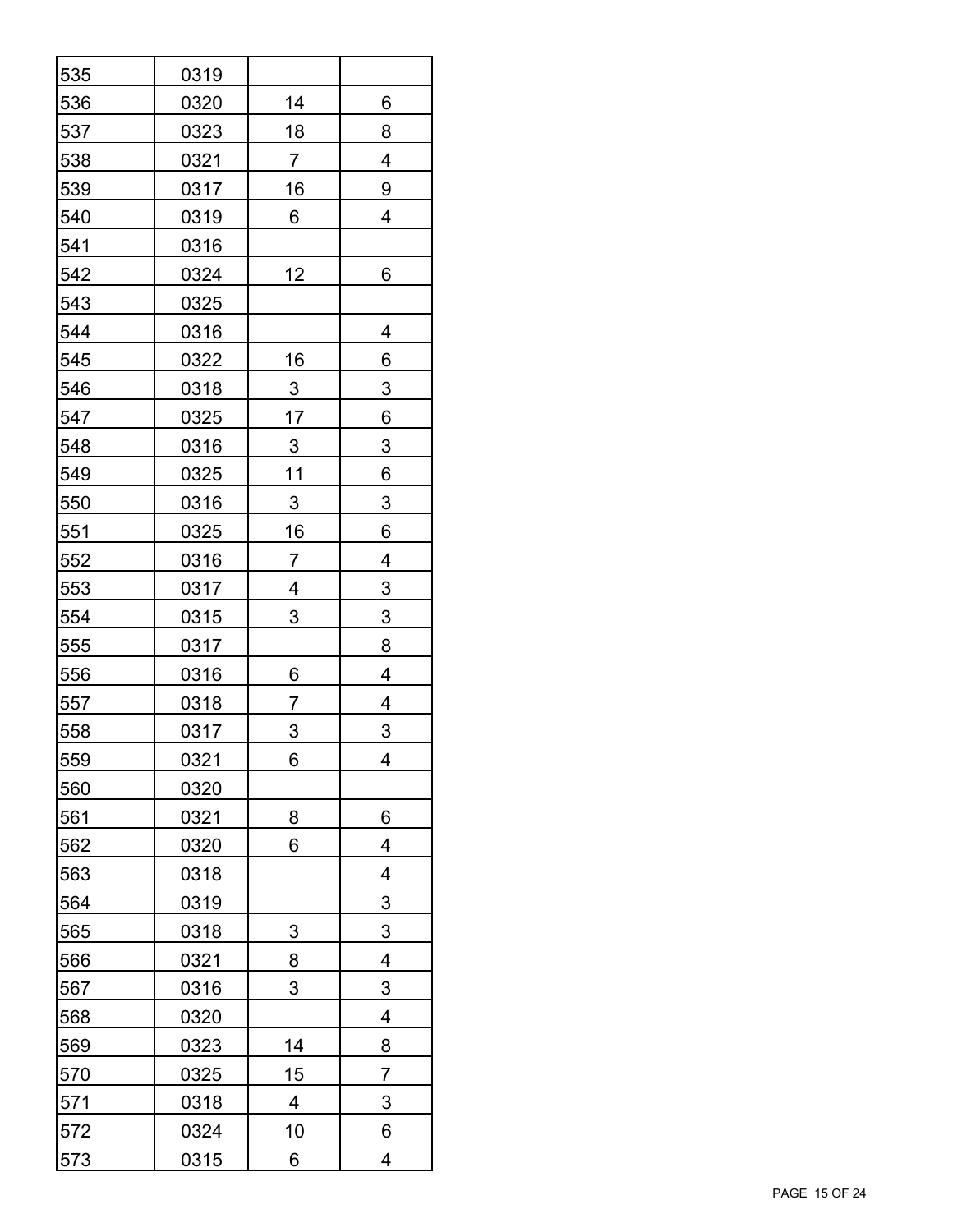| 574        | 0324 | 14                             | 6              |  |  |
|------------|------|--------------------------------|----------------|--|--|
| 575        | 0318 | 16                             | 6              |  |  |
| 576        | 0317 | 3<br>5                         |                |  |  |
| 577        | 0315 | 4<br>$\ensuremath{\mathsf{3}}$ |                |  |  |
| 578        | 0318 | 14<br>6                        |                |  |  |
| 579        | 0316 | 4                              | 3              |  |  |
| 580        | 0320 | $\overline{7}$                 | 4              |  |  |
| 581        | 0319 | 6                              | 4              |  |  |
| 582        | 0317 | $\overline{3}$                 | $\overline{3}$ |  |  |
| 583        | 0315 | $\overline{7}$                 | 4              |  |  |
| 584        | 0317 |                                | 8              |  |  |
| 585        | 0325 | 11                             | 6              |  |  |
| 586        | 0322 |                                | 6              |  |  |
| 587        | 0317 | $\overline{3}$                 | $\overline{3}$ |  |  |
| 588        | 0324 | 12                             | 6              |  |  |
| 589        | 0322 |                                | 6              |  |  |
| 590        | 0324 | 15                             | 6              |  |  |
| 591        | 0322 | 14                             | 6              |  |  |
| 592        | 0326 |                                | 6              |  |  |
| 593        | 0315 | 6                              | 4              |  |  |
| <u>594</u> | 0323 |                                | 8              |  |  |
| 595        | 0319 | 4                              | $\overline{3}$ |  |  |
| 596        | 0316 |                                | $\overline{8}$ |  |  |
| 597        | 0317 | 14                             | $\overline{7}$ |  |  |
| 598        | 0324 | 15                             | 6              |  |  |
| 599        | 0324 | 16                             | 6              |  |  |
| 600        | 0320 | 8                              | 4              |  |  |
| 601        | 0316 |                                |                |  |  |
| 602        | 0318 |                                | 4              |  |  |
| 603        | 0322 | 11                             | 6              |  |  |
| 604        | 0322 |                                | 8              |  |  |
| 605        | 0322 | 15                             | 8              |  |  |
| 606        | 0325 | <u> 12</u>                     | 6              |  |  |
| 607        | 0318 | 5                              | $\overline{3}$ |  |  |
| 608        | 0325 |                                | 6              |  |  |
| 609        | 0318 |                                |                |  |  |
| 610        | 0325 | <u>18</u>                      | $\overline{7}$ |  |  |
| 611        | 0319 |                                | 4              |  |  |
| 612        | 0323 | <u>13</u>                      | 6              |  |  |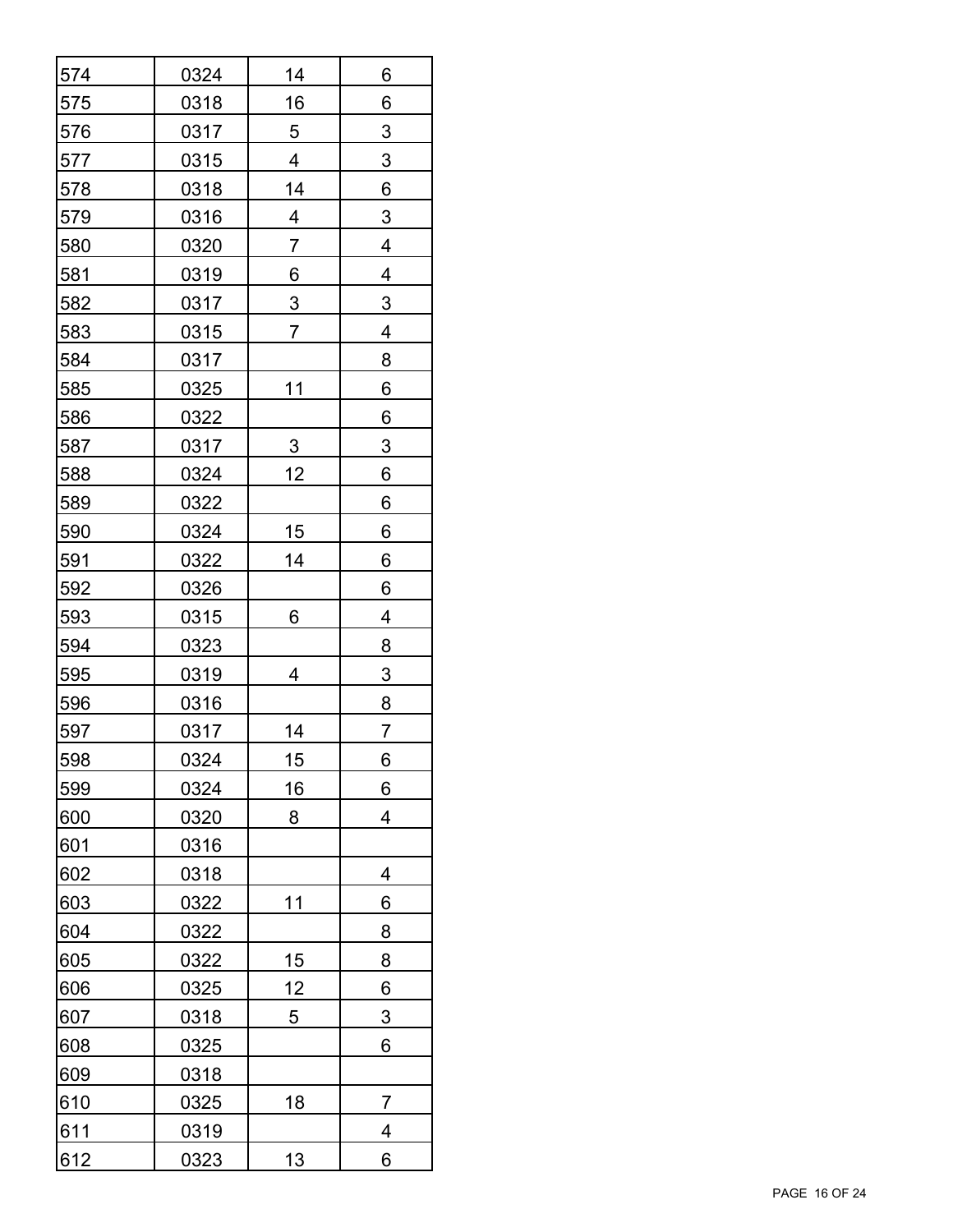| 613        | 0316 | 16             | 7                       |  |  |
|------------|------|----------------|-------------------------|--|--|
| 614        | 0315 | 4              |                         |  |  |
| 615        | 0326 | 16             | 7                       |  |  |
| 616        | 0325 | 10             | 6                       |  |  |
| 617        | 0322 |                | 8                       |  |  |
| 618        | 0322 | 10             | 6                       |  |  |
| <u>619</u> | 0324 | 15             | $\overline{7}$          |  |  |
| 620        | 0318 | $\overline{7}$ | $\overline{\mathbf{4}}$ |  |  |
| 621        | 0317 | $\overline{5}$ | $\overline{3}$          |  |  |
| 622        | 0323 | <u>11</u>      | 6                       |  |  |
| 623        | 0326 | 11             | $\overline{7}$          |  |  |
| 624        | 0323 |                | 8                       |  |  |
| <u>625</u> | 0324 | <u>12</u>      | 6                       |  |  |
| <u>626</u> | 0322 | 15             | 8                       |  |  |
| <u>627</u> | 0321 |                |                         |  |  |
| 628        | 0324 | <u>13</u>      | 6                       |  |  |
| 629        | 0323 | 11             | 6                       |  |  |
| 630        | 0317 |                |                         |  |  |
| 631        | 0318 | 4              | 3                       |  |  |
| 632        | 0317 |                |                         |  |  |
| 633        | 0320 | 5              | 4                       |  |  |
| 634        | 0317 | 15             | 7                       |  |  |
| 635        | 0322 |                | 6                       |  |  |
| 636        | 0317 |                | 3                       |  |  |
| 637        | 0324 | 15             | 6                       |  |  |
| 638        | 0324 | 12             | 6                       |  |  |
| 639        | 0317 |                | 6                       |  |  |
| 640        | 0325 |                | 7                       |  |  |
| 641        | 0318 |                | 6                       |  |  |
| 642        | 0325 | 12             | 6                       |  |  |
| 643        | 0323 |                |                         |  |  |
| 644        | 0318 |                | $\overline{3}$          |  |  |
| 645        | 0316 | $\overline{3}$ | $\overline{3}$          |  |  |
| 646        | 0325 | <u>10</u>      | 6                       |  |  |
| 647        | 0319 | <u> 17</u>     | 8                       |  |  |
| 648        | 0317 | 17             | 8                       |  |  |
| 649        | 0318 | 13             | 6                       |  |  |
| 650        | 0316 | $\overline{9}$ | 4                       |  |  |
| 651        | 0316 | <u>18</u>      | 8                       |  |  |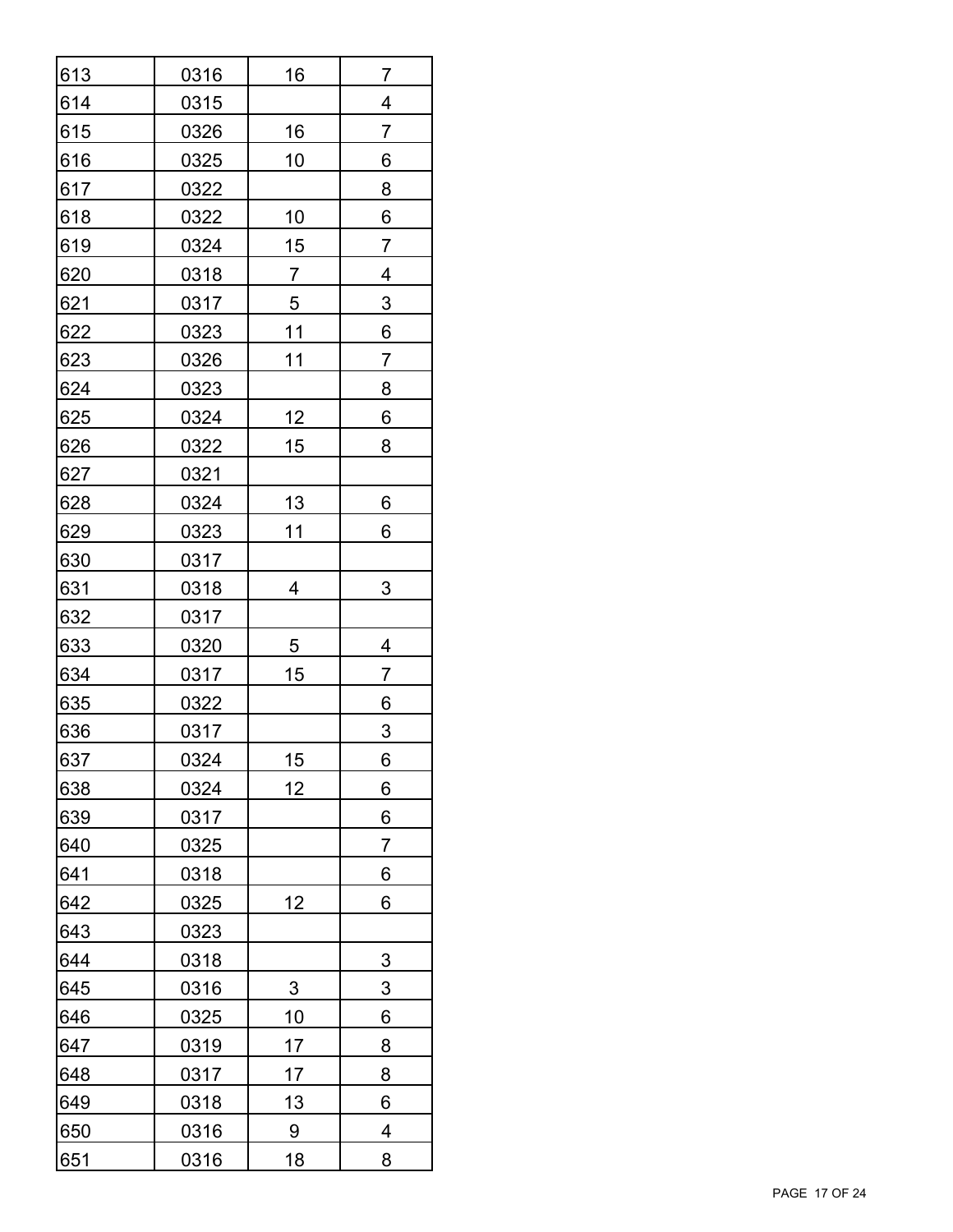| 652        | 0321        |                     |                |  |  |
|------------|-------------|---------------------|----------------|--|--|
| 653        | 0323        | 15                  | 8              |  |  |
| 654        | 0319        | $\mathfrak{S}$<br>3 |                |  |  |
| 655        | 0324        | 13<br>6             |                |  |  |
| 656        | 0324        | 13<br>6             |                |  |  |
| 657        | 0324        | 6                   |                |  |  |
| 658        | 0323        | <u>19</u>           | 8              |  |  |
| 659        | 0317        | 3                   | $\overline{3}$ |  |  |
| 660        | 0326        |                     | $\overline{7}$ |  |  |
| 661        | 0324        | 14                  | 6              |  |  |
| 662        | 0318        | 4                   | $\overline{3}$ |  |  |
| 663        | 0316        |                     | 7              |  |  |
| 664        | 0318        | 5                   | 3              |  |  |
| 665        | 0325        |                     |                |  |  |
| 666        | 0326        | <u>15</u>           | 7              |  |  |
| 667        | 0319        | <u>22</u>           | 8              |  |  |
| 668        | 0318        | 6<br>4              |                |  |  |
| 669        | 0325        | <u>12</u><br>6      |                |  |  |
| 670        | 0321        | <u>12</u>           | 6              |  |  |
| 671        | 0318        | $\overline{3}$      | $\overline{3}$ |  |  |
| 672        | 0316        | 17                  | 7              |  |  |
| 673        | <u>0315</u> | 4                   | $\overline{3}$ |  |  |
| 674        | 0320        |                     | 4              |  |  |
| 675        | 0324        |                     |                |  |  |
| 676        | 0326        |                     | $\overline{7}$ |  |  |
| 677        | 0325        |                     | $\overline{7}$ |  |  |
| 678        | 0314        | 7                   | 5              |  |  |
| 679        | 0319        | 5                   | 4              |  |  |
| 680        | 0315        | 23                  | 8              |  |  |
| 681        | 0322        | 12                  | 6              |  |  |
| 682        | 0317        | 7                   | 3              |  |  |
| 683        | 0319        |                     | 4              |  |  |
| <u>684</u> | 0323        | <u>14</u>           | 8              |  |  |
| 685        | 0317        | $\overline{3}$      | $\overline{3}$ |  |  |
| 686        | 0321        | 7                   | 4              |  |  |
| 687        | 0316        | 12                  | $\overline{7}$ |  |  |
| 688        | 0317        | 4                   | 3              |  |  |
| 689        | 0318        |                     |                |  |  |
| 690        | 0322        |                     | 8              |  |  |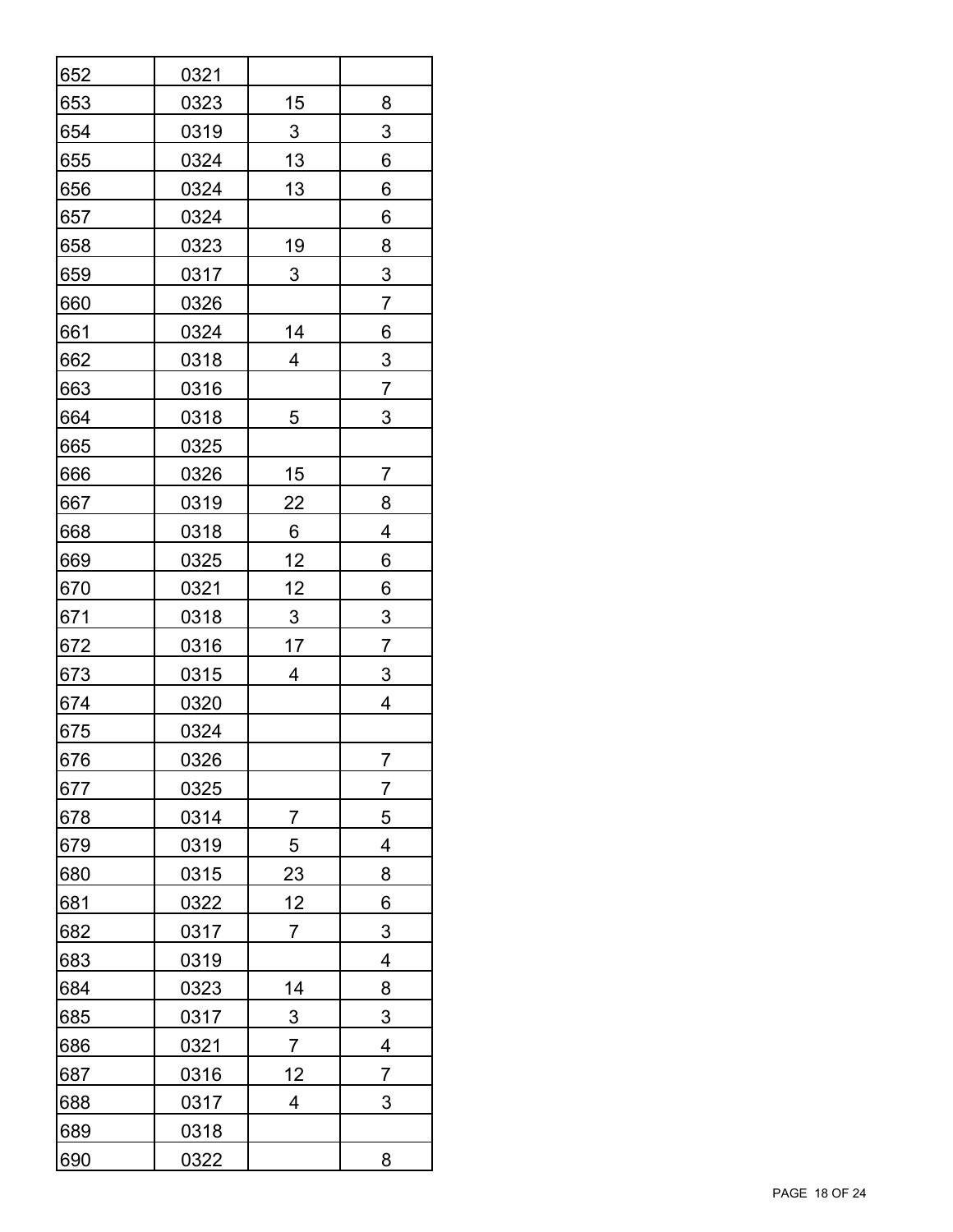| 691        | 0318        | 8<br>4         |   |  |  |
|------------|-------------|----------------|---|--|--|
| 692        | 0315        | 4<br>8         |   |  |  |
| 693        | 0318        | 3              |   |  |  |
| 694        | 0318        | 13<br>6        |   |  |  |
| 695        | 0322        | 15<br>8        |   |  |  |
| 696        | 0322        | 14             | 6 |  |  |
| 697        | 0320        |                | 4 |  |  |
| 698        | 0315        |                | 8 |  |  |
| <u>699</u> | 0325        | 16             | 6 |  |  |
| 700        | 0315        | 3              | 3 |  |  |
| 701        | 0324        |                |   |  |  |
| 702        | 0320        | 6              | 4 |  |  |
| 703        | 0322        |                | 4 |  |  |
| 704        | 0316        |                | 3 |  |  |
| 705        | <u>0318</u> | 13             | 8 |  |  |
| <u>706</u> | 0318        |                | 6 |  |  |
| <u>707</u> | 0324        | 6<br>9         |   |  |  |
| 708        | 0325        | 6              |   |  |  |
| 709        | 0319        |                | 4 |  |  |
| <u>710</u> | 0325        |                | 6 |  |  |
| <u>711</u> | 0318        |                | 7 |  |  |
| 712        | 0316        | $\overline{7}$ |   |  |  |
| <u>713</u> | 0317        | 7              |   |  |  |
| 714        | 0316        |                | 7 |  |  |
| 715        | 0318        | $\overline{5}$ | 4 |  |  |
| 716        | 0318        | 13             | 6 |  |  |
| 717        | 0320        | 6              | 4 |  |  |
| 718        | 0322        | 14             | 8 |  |  |
| 719        | 0317        |                |   |  |  |
| 720        | 0325        | 8              | 6 |  |  |
| <u>721</u> | 0319        |                | 8 |  |  |
| 722        | 0318        | 6              | 4 |  |  |
| <u>723</u> | 0325        |                |   |  |  |
| 724        | 0317        |                | 4 |  |  |
| <u>725</u> | 0325        |                | 6 |  |  |
| <u>726</u> | 0315        | $\overline{5}$ | 3 |  |  |
| <u>727</u> | 0321        | <u> 13</u>     | 8 |  |  |
| 728        | 0322        | 15             | 8 |  |  |
| 729        | 0325        | 12<br>7        |   |  |  |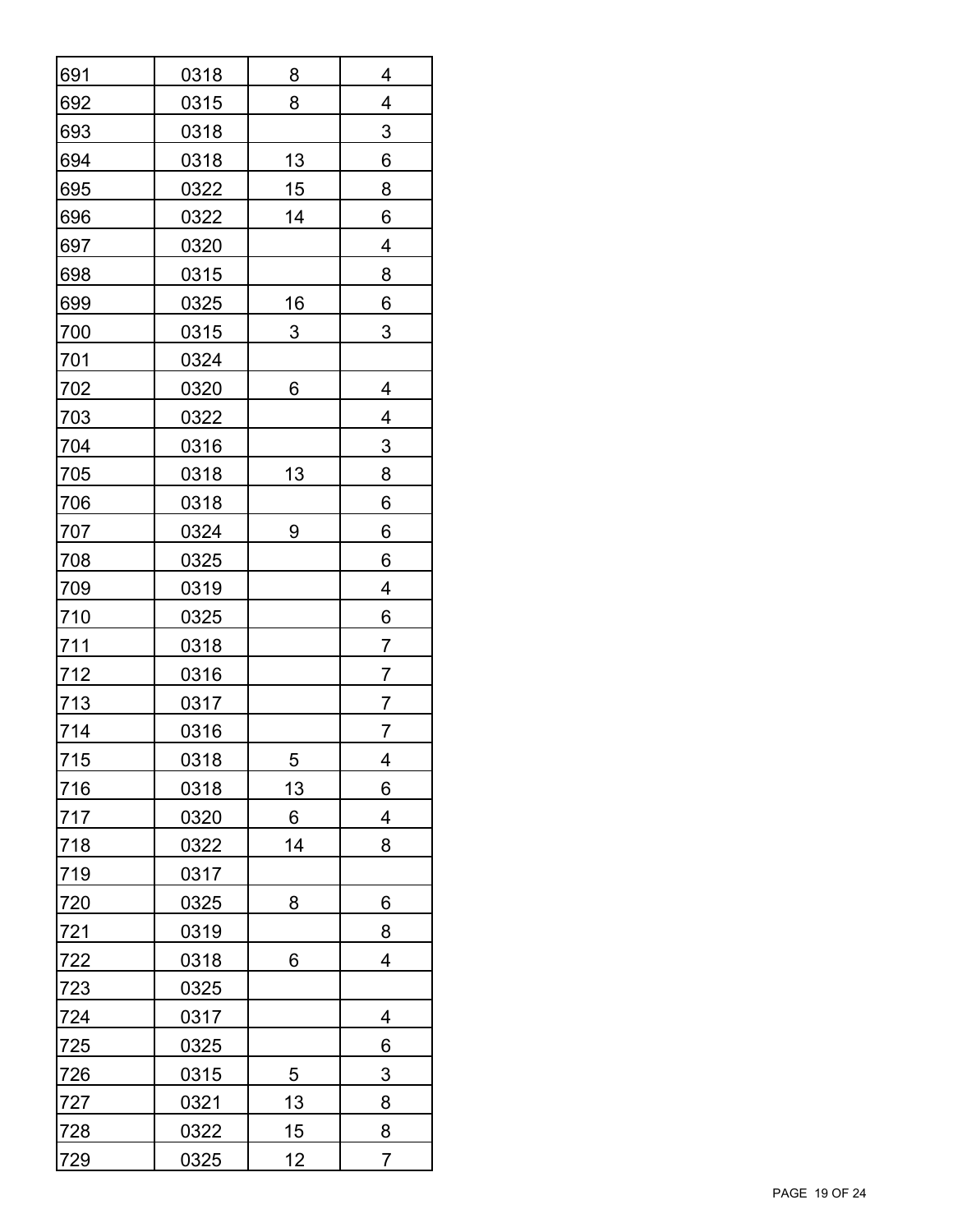| 730        | 0317        | 8                                |                         |  |  |
|------------|-------------|----------------------------------|-------------------------|--|--|
| 731        | 0324        |                                  |                         |  |  |
| 732        | 0324        | 5                                |                         |  |  |
| 733        | 0316        | 9                                | 4                       |  |  |
| 734        | 0317        |                                  |                         |  |  |
| 735        | 0322        | 15                               | 8                       |  |  |
| <b>736</b> | 0322        | <u>13</u>                        | 6                       |  |  |
| <u>737</u> | 0320        | $\overline{7}$                   | $\overline{\mathbf{4}}$ |  |  |
| <u>738</u> | 0317        | $\overline{3}$<br>$\overline{3}$ |                         |  |  |
| <u>739</u> | 0325        | 12                               | 6                       |  |  |
| 740        | 0321        |                                  | 4                       |  |  |
| 741        | 0318        | 17                               | $\overline{7}$          |  |  |
| 742        | 0323        |                                  |                         |  |  |
| 743        | 0317        | <u>3</u>                         | $\overline{3}$          |  |  |
| <u>744</u> | 0318        | 8                                | 4                       |  |  |
| <u>745</u> | 0322        | 12                               | 8                       |  |  |
| <u>746</u> | <u>0321</u> | 8                                |                         |  |  |
| 747        | 0320        | 4                                |                         |  |  |
| 748        | 0318        |                                  | 6                       |  |  |
| 749        | 0319        |                                  | 4                       |  |  |
| 750        | 0317        | 4                                | $\overline{3}$          |  |  |
| 751        | 0319        | $\overline{3}$                   | $\overline{3}$          |  |  |
| 752        | 0319        | 3                                | $\overline{3}$          |  |  |
| 753        | 0320        |                                  | 4                       |  |  |
| 754        | 0324        |                                  |                         |  |  |
| 755        | 0316        | 4                                | 3                       |  |  |
| 756        | 0322        | 18                               | 8                       |  |  |
| 757        | 0323        | 17                               | 8                       |  |  |
| 758        | 0325        | 13                               | 6                       |  |  |
| 759        | 0319        | 3                                | 3                       |  |  |
| 760        | 0318        |                                  |                         |  |  |
| 761        | 0324        |                                  | $\overline{7}$          |  |  |
| <u>762</u> | 0324        |                                  | $6 \overline{}$         |  |  |
| <u>763</u> | 0314        |                                  | $\overline{3}$          |  |  |
| 764        | 0325        |                                  | 7                       |  |  |
| 765        | 0321        |                                  | 4                       |  |  |
| 766        | 0318        | 7                                | 4                       |  |  |
| 767        | 0317        | 6                                | 4                       |  |  |
| 768        | 0316        | 3                                | 3                       |  |  |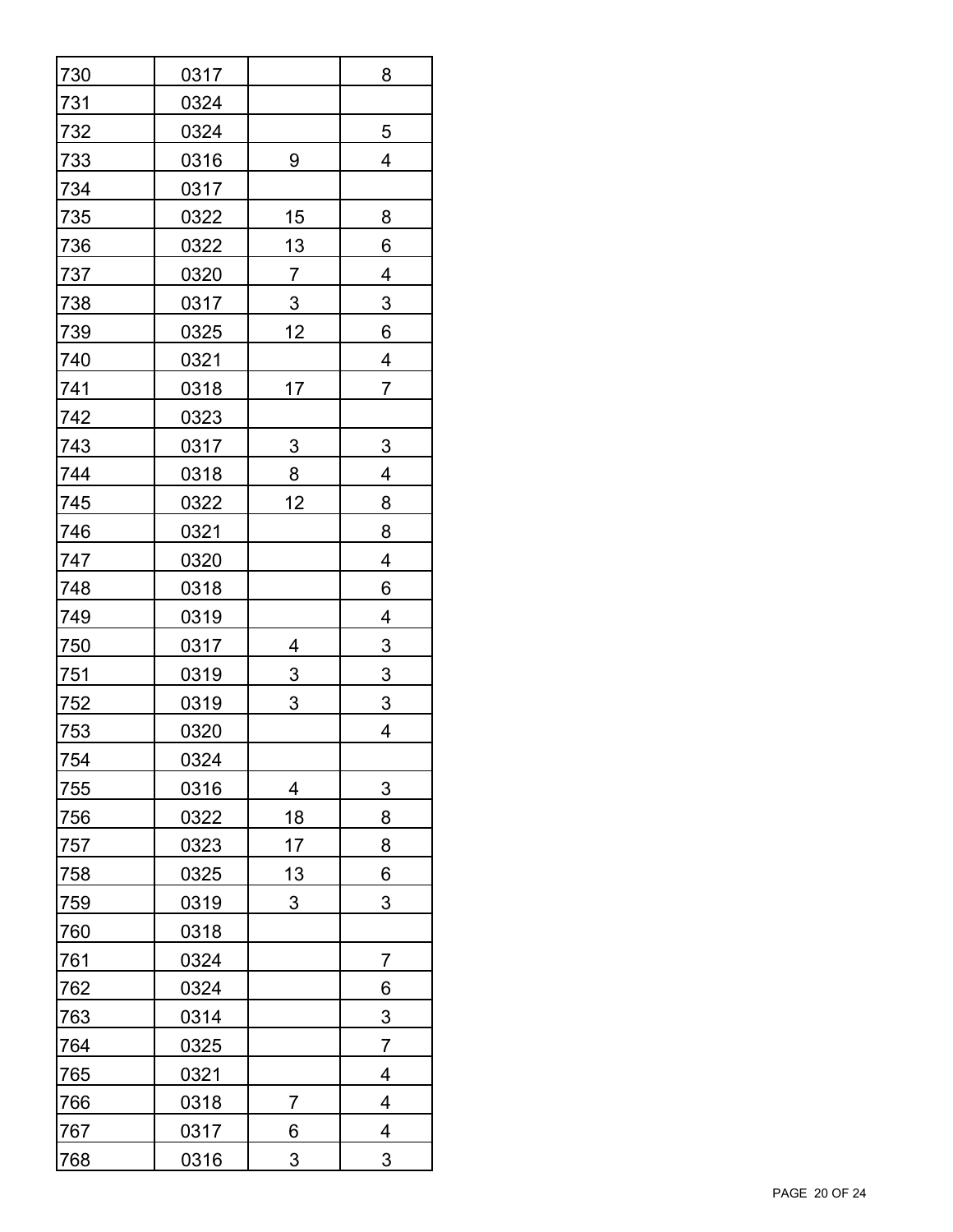| 769        | 0318        | 5                                                  | 4                       |  |  |
|------------|-------------|----------------------------------------------------|-------------------------|--|--|
| 770        | 0319        | $\overline{\mathbf{4}}$<br>$\overline{\mathbf{4}}$ |                         |  |  |
| 771        | 0318        |                                                    |                         |  |  |
| 772        | 0317        | $\ensuremath{\mathsf{3}}$<br>$\overline{3}$        |                         |  |  |
| 773        | 0325        | 17<br>$\overline{7}$                               |                         |  |  |
| 774        | 0320        | 4<br>4                                             |                         |  |  |
| <u>775</u> | 0316        | $\overline{3}$                                     | $\overline{3}$          |  |  |
| <u>776</u> | 0319        | $6 \overline{}$                                    | $\overline{4}$          |  |  |
| <u>777</u> | 0317        | $\overline{3}$<br>3                                |                         |  |  |
| <u>778</u> | 0318        |                                                    | 5                       |  |  |
| <u>779</u> | 0324        |                                                    | 6                       |  |  |
| 780        | 0317        |                                                    | $\overline{\mathbf{4}}$ |  |  |
| <u>781</u> | 0314        |                                                    | 4                       |  |  |
| 782        | 0318        | $\overline{3}$                                     | $\overline{3}$          |  |  |
| <u>783</u> | 0319        | $\overline{3}$                                     | $\overline{3}$          |  |  |
| 784        | 0315        | 5                                                  | 4                       |  |  |
| <u>785</u> | 0316        | $6\phantom{1}$                                     |                         |  |  |
| 786        | 0317        | 3<br>$\overline{3}$                                |                         |  |  |
| 787        | 0317        |                                                    | $\overline{7}$          |  |  |
| 788        | 0322        | 6                                                  | 4                       |  |  |
| <u>789</u> | 0319        | 3                                                  | 3                       |  |  |
| 790        | <u>0322</u> |                                                    |                         |  |  |
| <u>791</u> | 0325        | <u>10</u>                                          | 6                       |  |  |
| 792        | 0324        | 11                                                 | 6                       |  |  |
| 793        | 0321        |                                                    | 9                       |  |  |
| 794        | 0318        |                                                    | 6                       |  |  |
| 795        | 0324        | 9                                                  | 6                       |  |  |
| 796        | 0316        | 6                                                  | $\overline{\mathbf{4}}$ |  |  |
| 797        | 0325        |                                                    |                         |  |  |
| 798        | 0316        | 4                                                  | 3                       |  |  |
| 799        | 0322        |                                                    |                         |  |  |
| 800        | 0323        | 9                                                  | 6                       |  |  |
| 801        | 0325        |                                                    | 6                       |  |  |
| 802        | 0324        |                                                    | 6                       |  |  |
| 803        | 0315        |                                                    | 8                       |  |  |
| 804        | 0315        | 3                                                  | 3                       |  |  |
| 805        | 0319        | 5                                                  | 3                       |  |  |
| 806        | <u>0315</u> | <u>16</u>                                          | 8                       |  |  |
| 807        | 0325        | <u>10</u><br>6                                     |                         |  |  |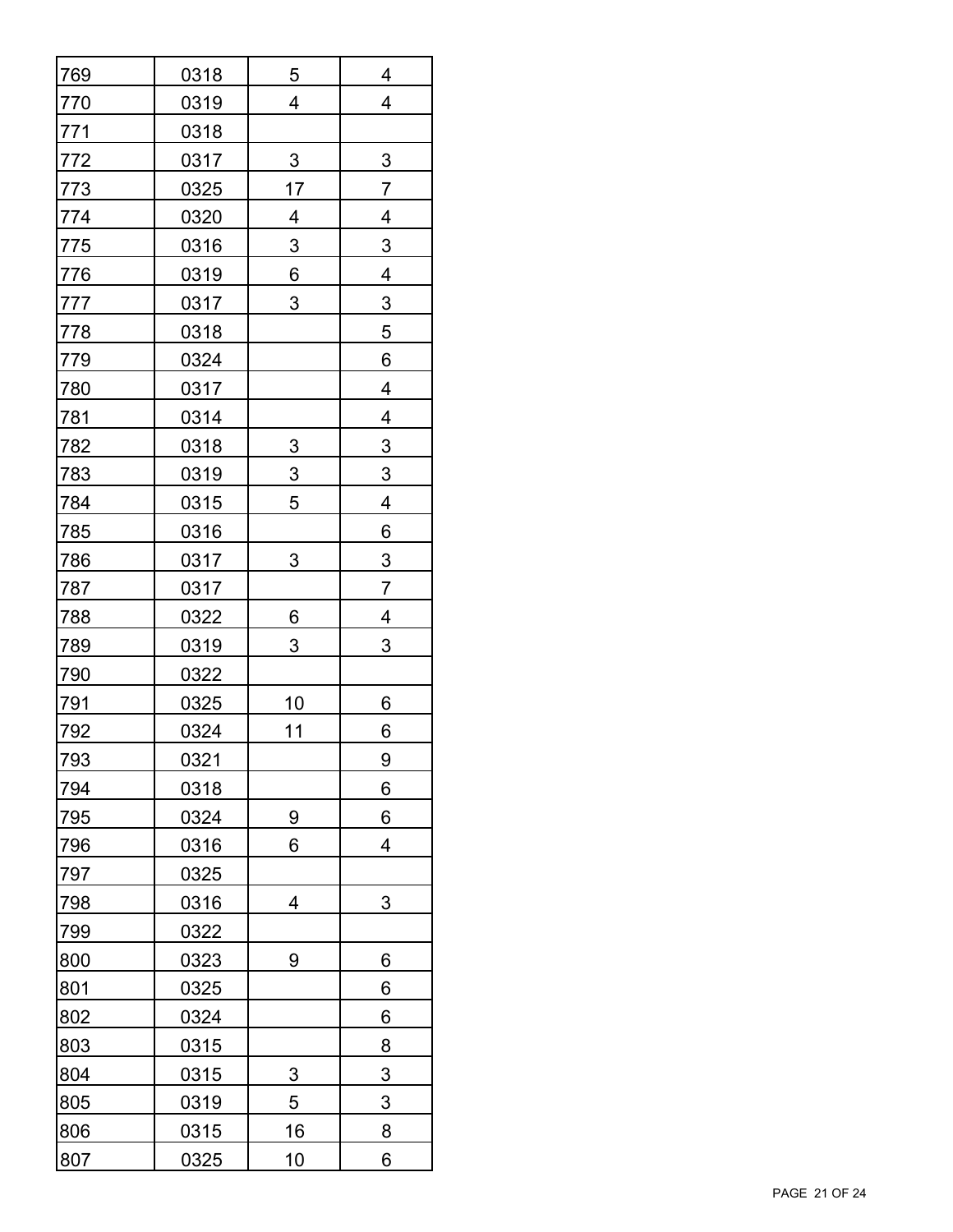| 808        | 0325 |                                  |                         |  |  |
|------------|------|----------------------------------|-------------------------|--|--|
| 809        | 0318 | 6<br>12                          |                         |  |  |
| 810        | 0326 | 7                                |                         |  |  |
| 811        | 0319 | $\sqrt{3}$<br>$\sqrt{3}$         |                         |  |  |
| 812        | 0320 | 14<br>6                          |                         |  |  |
| 813        | 0317 | 3<br>3                           |                         |  |  |
| 814        | 0315 |                                  | 4                       |  |  |
| 815        | 0317 | $\overline{7}$                   |                         |  |  |
| <u>816</u> | 0319 | $\overline{3}$                   | $\overline{3}$          |  |  |
| 817        | 0317 | $\overline{\mathbf{4}}$          | $\overline{3}$          |  |  |
| 818        | 0316 | $\overline{5}$                   | 4                       |  |  |
| 819        | 0315 | 3                                | 3                       |  |  |
| 820        | 0316 | $\overline{\mathbf{4}}$          | $\overline{\mathbf{4}}$ |  |  |
| 821        | 0324 | <u>10</u>                        | 6                       |  |  |
| 822        | 0316 | $\overline{7}$                   | 4                       |  |  |
| 823        | 0317 | 4<br>$\overline{3}$              |                         |  |  |
| 824        | 0323 | $\overline{8}$<br><u>12</u>      |                         |  |  |
| 825        | 0317 | $\overline{3}$<br>$\overline{3}$ |                         |  |  |
| 826        | 0316 | $\overline{\mathbf{4}}$          | $\overline{3}$          |  |  |
| 827        | 0322 | 14<br>8                          |                         |  |  |
| 828        | 0324 | 12                               | 6                       |  |  |
| 829        | 0324 | 6                                |                         |  |  |
| 830        | 0322 | 6                                |                         |  |  |
| 831        | 0317 | 3<br>3                           |                         |  |  |
| 832        | 0320 |                                  | 4                       |  |  |
| 833        | 0315 | $\overline{3}$                   | 3                       |  |  |
| 834        | 0318 | $\overline{7}$                   | 4                       |  |  |
| 835        | 0323 | 14                               | 8                       |  |  |
| 836        | 0323 | 9                                | 6                       |  |  |
| 837        | 0320 | 5                                | 4                       |  |  |
| 838        | 0319 |                                  |                         |  |  |
| 839        | 0315 |                                  | $\overline{7}$          |  |  |
| 840        | 0322 |                                  | 6                       |  |  |
| 841        | 0324 | <u>12</u>                        | 6                       |  |  |
| 842        | 0324 | <u>10</u>                        | 6                       |  |  |
| 843        | 0316 |                                  | 4                       |  |  |
| 844        | 0315 | 4                                | 3                       |  |  |
| 845        | 0321 | 10                               | 6                       |  |  |
| 846        | 0318 | 7                                | 4                       |  |  |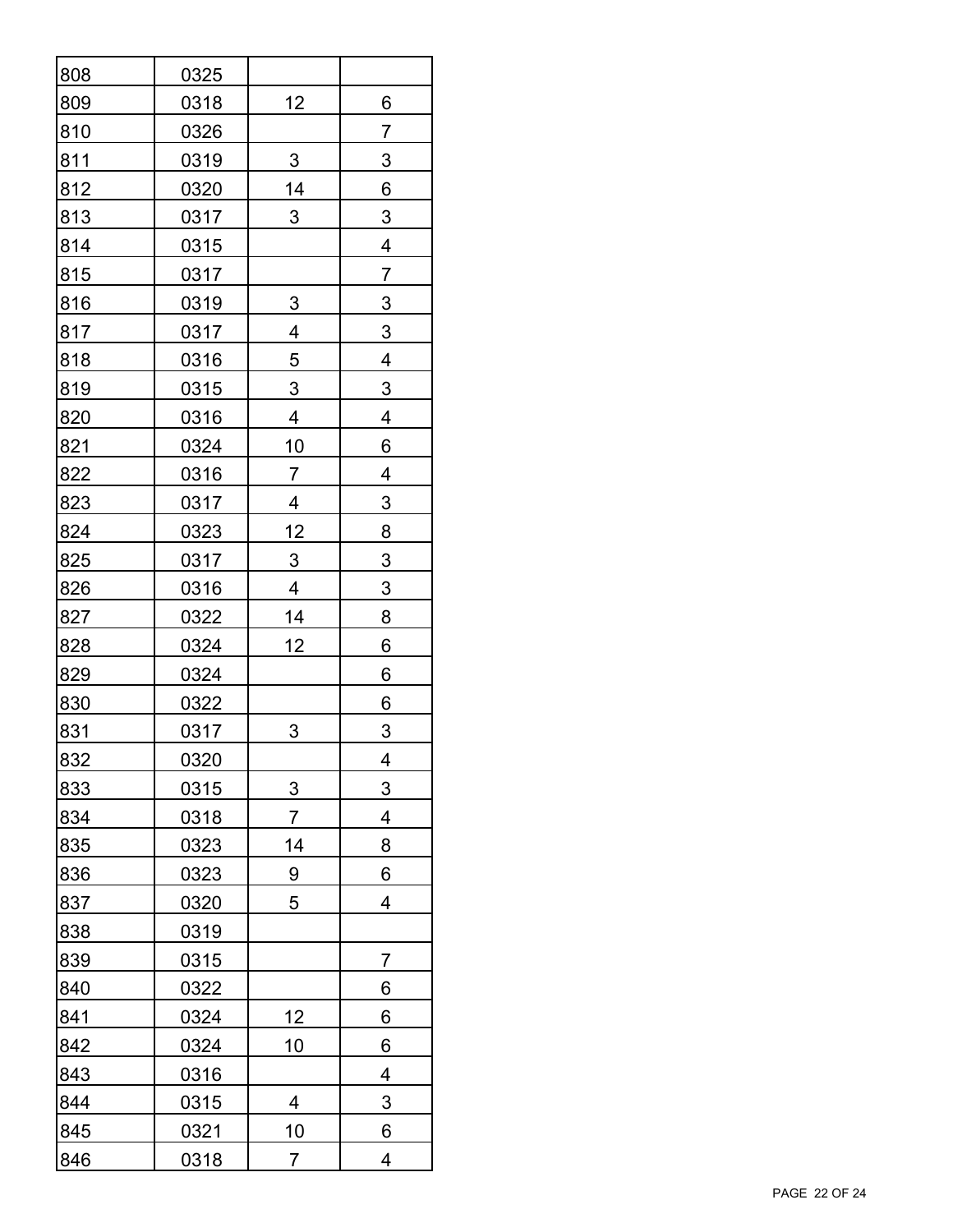| 847        | 0323 | 9<br>6                         |                |  |  |
|------------|------|--------------------------------|----------------|--|--|
| 848        | 0319 | 3<br>3                         |                |  |  |
| 849        | 0319 | 4<br>$\ensuremath{\mathsf{3}}$ |                |  |  |
| 850        | 0316 | 4<br>$\sqrt{3}$                |                |  |  |
| 851        | 0325 | 6                              |                |  |  |
| 852        | 0322 | 15                             | 6              |  |  |
| 853        | 0324 | <u>13</u>                      | 6              |  |  |
| 854        | 0326 | 12                             | $\overline{7}$ |  |  |
| 855        | 0321 |                                | 8              |  |  |
| 856        | 0316 |                                | $\sqrt{3}$     |  |  |
| 857        | 0323 | 10                             | 6              |  |  |
| 858        | 0318 | 15                             | 7              |  |  |
| 859        | 0321 | 16                             | 6              |  |  |
| 860        | 0316 |                                |                |  |  |
| 861        | 0315 | 28                             | 8              |  |  |
| 862        | 0318 |                                | 4              |  |  |
| 863        | 0315 | $\overline{3}$                 |                |  |  |
| 864        | 0326 | 6<br>15                        |                |  |  |
| 865        | 0318 | 5                              | 3              |  |  |
| 866        | 0324 | 14<br>8                        |                |  |  |
| 867        | 0323 | 19                             | 8              |  |  |
| 868        | 0316 |                                | 4              |  |  |
| 869        | 0320 |                                |                |  |  |
| 870        | 0315 | 3<br>6                         |                |  |  |
| 871        | 0315 |                                | 3              |  |  |
| 872        | 0322 | 8                              | 6              |  |  |
| 873        | 0319 | 6                              | 3              |  |  |
| 874        | 0324 | 14                             | 6              |  |  |
| 875        | 0316 | 4                              | 4              |  |  |
| 876        | 0326 | 17                             | 7              |  |  |
| 877        | 0323 | 16                             | 6              |  |  |
| 878        | 0325 | 10                             | 6              |  |  |
| <u>879</u> | 0323 | 16                             | 8              |  |  |
| 880        | 0319 | 4                              | 4              |  |  |
| 881        | 0317 | 3                              | 3              |  |  |
| 882        | 0324 |                                |                |  |  |
| 883        | 0323 | 11                             | 6              |  |  |
| 884        | 0318 | 4                              | $\overline{3}$ |  |  |
| 885        | 0323 |                                | 8              |  |  |